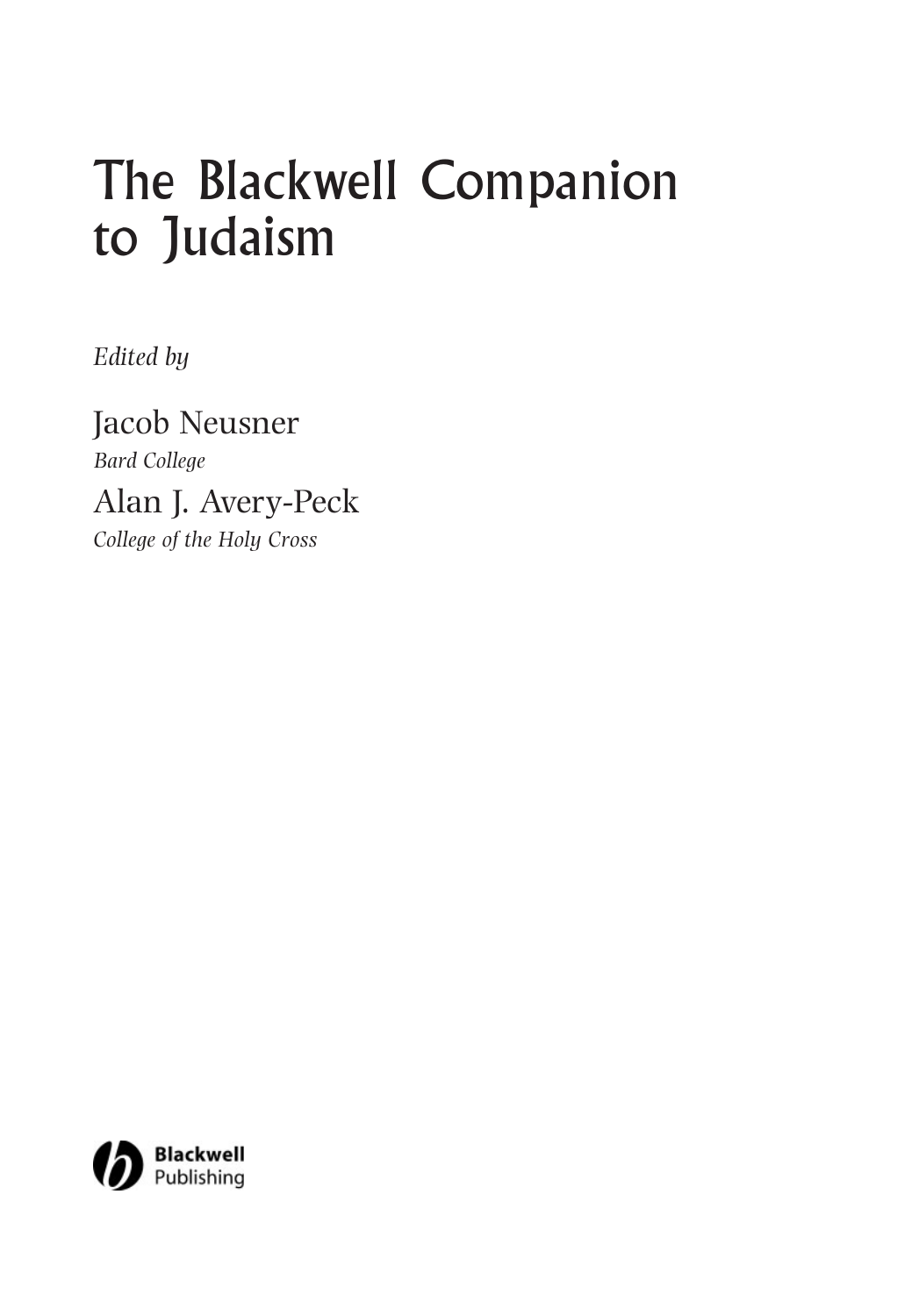© 2000, 2003 by Blackwell Publishing Ltd except for editorial material and organization © 2000,2003 by Jacob Neusner and Alan J. Avery-Peck

350 Main Street, Malden, MA 02148-5020, USA 108 Cowley Road, Oxford OX4 IJF, UK 550 Swanston Street, Carlton, Victoria 3053, Australia

The right of Jacob Neusner and Alan J. Avery-Peck to be identified as the Authors of the Editorial Material in this Work has been asserted in accordance with the UK Copyright, Designs, and Patents Act 1988.

All rights reserved. No part of this publication may be reproduced, stored in a retrieval system, or transmitted, in any form or by any means, electronic, mechanical, photocopying, recording or otherwise, except as permitted by the UK Copyright, Designs, and Patents Act 1988, without the prior permission of the publisher.

First published 2000 First published in paperback 2003 by Blackwell Publishing Ltd Reprinted 2004

*Library ofCongress Cataloging-in-Publication Data*

The Blackwell companion to Judaism / edited by Jacob Neusner and Alan J. Avery-Peck. p. cm. — (Blackwell companions to religion) Includes bibliographical references and index. ISBN 1-57718-058-5 (alk. paper)— ISBN 1-57718-059-3 (pbk. : alk. paper) 1. Judaism. I. Neusner, Jacob, 1932- II. Avery-Peck, Alan J. (Alan Jeffrey), 1952- III. Series.

BM42.B54 2000<br>296----dc21

00-021874

A catalogue record for this title is available from the British Library.

Set in 10.5 on 12.5 pt Photina by Graphicraft Ltd, Hong Kong Printed and bound in the United Kingdom by TJ International Ltd, Padstow, Cornwall

For further information on Blackwell Publishing, visit our website: http://www.blackwellpublishing.com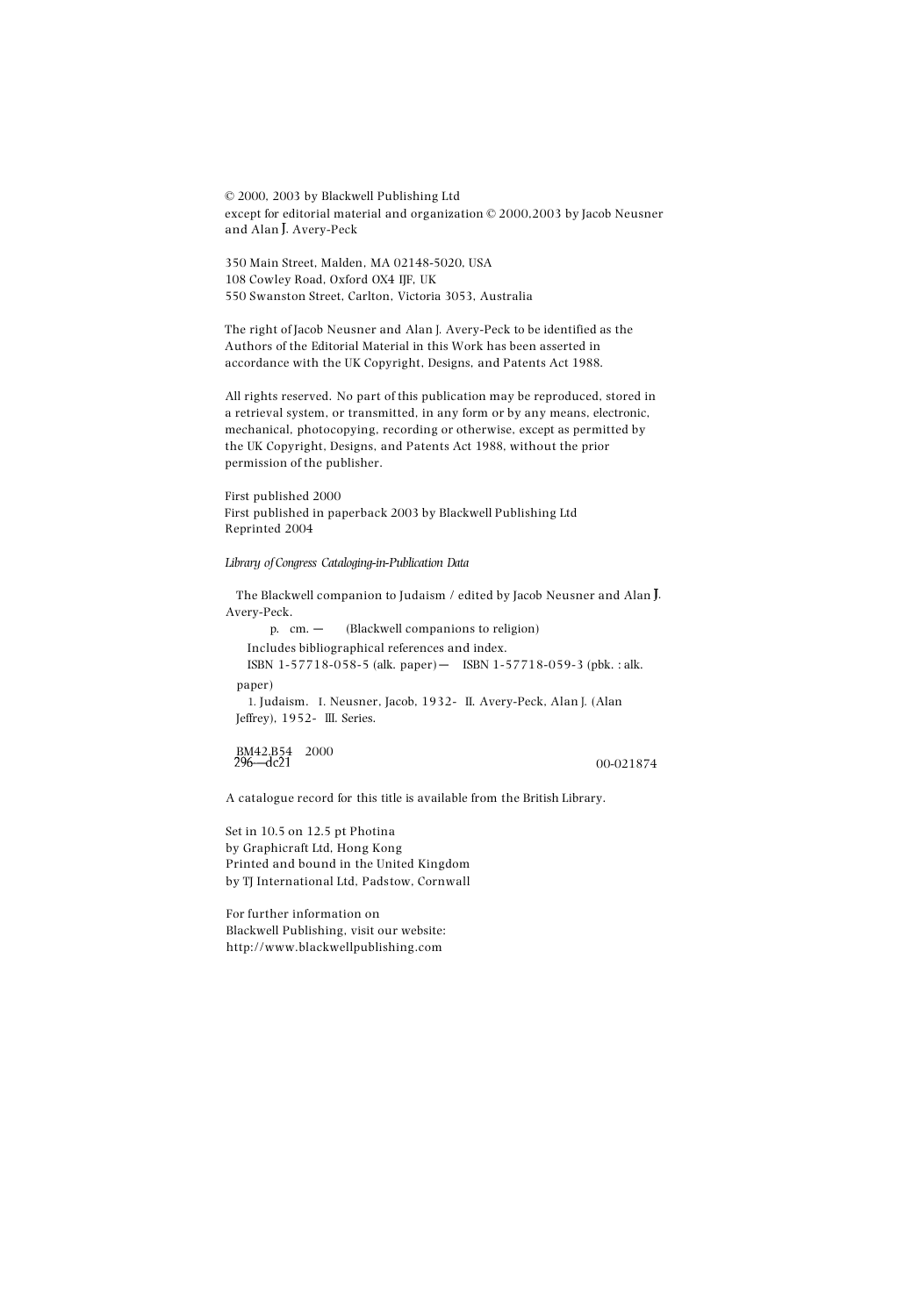# CHAPTER 17 Reform Judaism

# Dana Evan Kaplan

Reform Judaism, sometimes called Progressive Judaism or Liberal Judaism, adapts its beliefs and practices to the norms of modern society. In the late 1990s, there were about 1.5 million Reform Jews worldwide. More than one million of those live in the United States and Canada; the rest live in a variety of countries, including France, Great Britain, Australia, South Africa, South America, and Asia. The international umbrella organization for Reform Jews around the world is the World Union for Progressive Judaism (WUPJ). The largest constituent organization of the WUPJ is the Union of American Hebrew Congregations (UAHC), with about 875 organizations.

Founded in London in 1926 and subsequently located in New York and then Jerusalem, where it is housed today, the World Union for Progressive Judaism promotes Reform Judaism, its practices, ideas, and organizations, around the world. It includes not only the American Reform movement but the American Reconstructionist one as well and also encompasses movements in countries in which the word "reform" is not used or is even looked down upon, often replaced with the term Progressive. The World Union works to maintain and strengthen existing Progressive congregations and to build new ones. It supports the Israeli movement for Progressive Judaism and ARZENU, the international federation of Reform and Progressive religious Zionists.

# **Reform Judaism around the World**

The WUPJ has affiliates in about thirty-five countries on six continents. $^1$  In Great Britain there is both the Reform movement, which is somewhat more traditional and larger, and the Liberal movement, which was traditionally closer to Classical Reform in the United States. In recent years, the two movements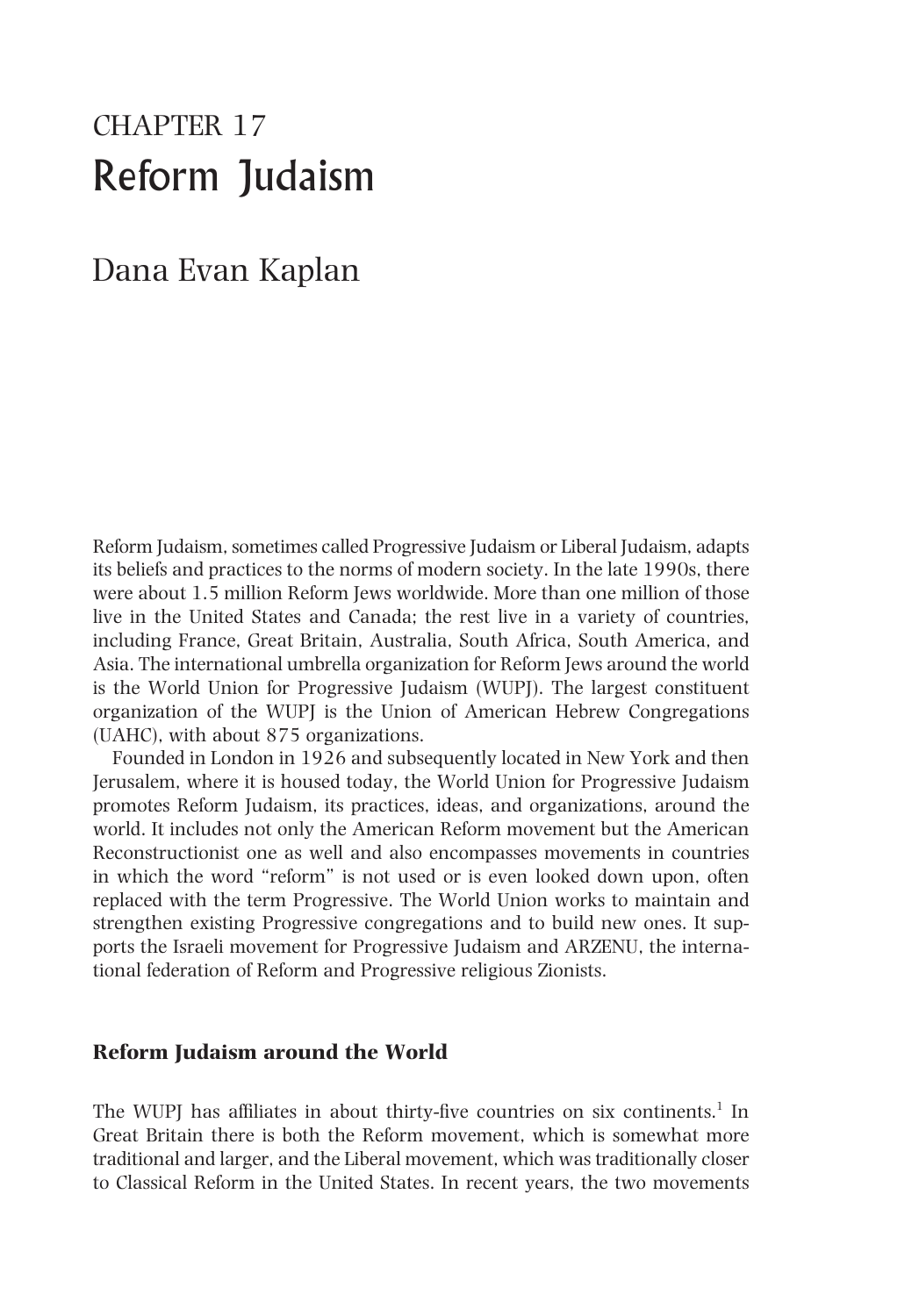### 292 DANA EVAN KAPLAN

have become much more similar. They share a rabbinical school, Leo Baeck College, which trains rabbis not only for Great Britain but for all of Europe and beyond.

Despite the dramatic decline in the Jewish population of Great Britain over the last generation due to assimilation, intermarriage, and emigration, the Liberal movement and to an even greater degree the Reform movement have managed to keep their strength. While their numbers are not growing, their influence in and percentage of the community are increasing. Indeed, a number of congregations are moving ahead with major development plans, including Radlett and Bushey, Maidenhead, Wimbledon, and South West Essex Settlement.2 Two new Progressive day schools are opening, and the Sternberg Centre provides a focus for Progressive religious and cultural activities, including an active interfaith dialogue program.

In Australia as in England, the predominant mentality regards Orthodoxy as the only authentic form of Judaism, despite the fact that many of those who belong to Orthodox synagogues do not observe the mitzvot in a halakhic fashion. This is a problem for the Progressive movement, because it is difficult to convince people to view Reform as religiously authentic. Many if not most of those who do join do so because a problem in personal status – a question regarding whether or not they are Jewish by traditional standards – prevents them from joining an Orthodox synagogue. In Australia in 1999, there were fifteen Progressive congregations belonging to the Australian and New Zealand Union for Progressive Judaism, which represented eight thousand adult members. They had two day schools, a Reform Zionist youth movement called Netzer, and a Reform Zionist movement called Arzi. They are changing the name of their Union to reflect the increasing participation of a number of congregations in Asia, in such places as Hong Kong and Singapore.

In South Africa, the number of congregations is decreasing because of, the continued emigration from that country of whites in general and Jews in particular. Congregation Bet David in Sandton, an affluent northern suburb of Johannesburg; Temple Emanuel in Parktown, Johannesburg; and Temple Israel in Cape Town are viable congregations. Many of the other Reform congregations in Pretoria, Durban, Port Elizabeth, and East London are declining dramatically, and several others in smaller towns have closed completely. South African Jews, like the Australians, tend to prefer non-observant Orthodoxy and to view Reform as lacking religious legitimacy and authenticity. Unlike in Australia, however, the Reform movement in South Africa never established day schools, which is perhaps the single most important factor in the precipitous decline in what was once a very significant movement. At its peak the Reform movement may have represented 20 percent of the 118,000 Jews in South Africa. Today Reform represents less than 10 percent of the approximately 80,000 Jews left.

The two biggest growth regions for the WUPJ are the former Soviet Union and Germany. In the former Soviet Union, numerous congregations have been established in such countries as Russia, Ukraine, Belarus, and Estonia. Russia alone now has fifteen congregations in places such as Moscow and St. Petersburg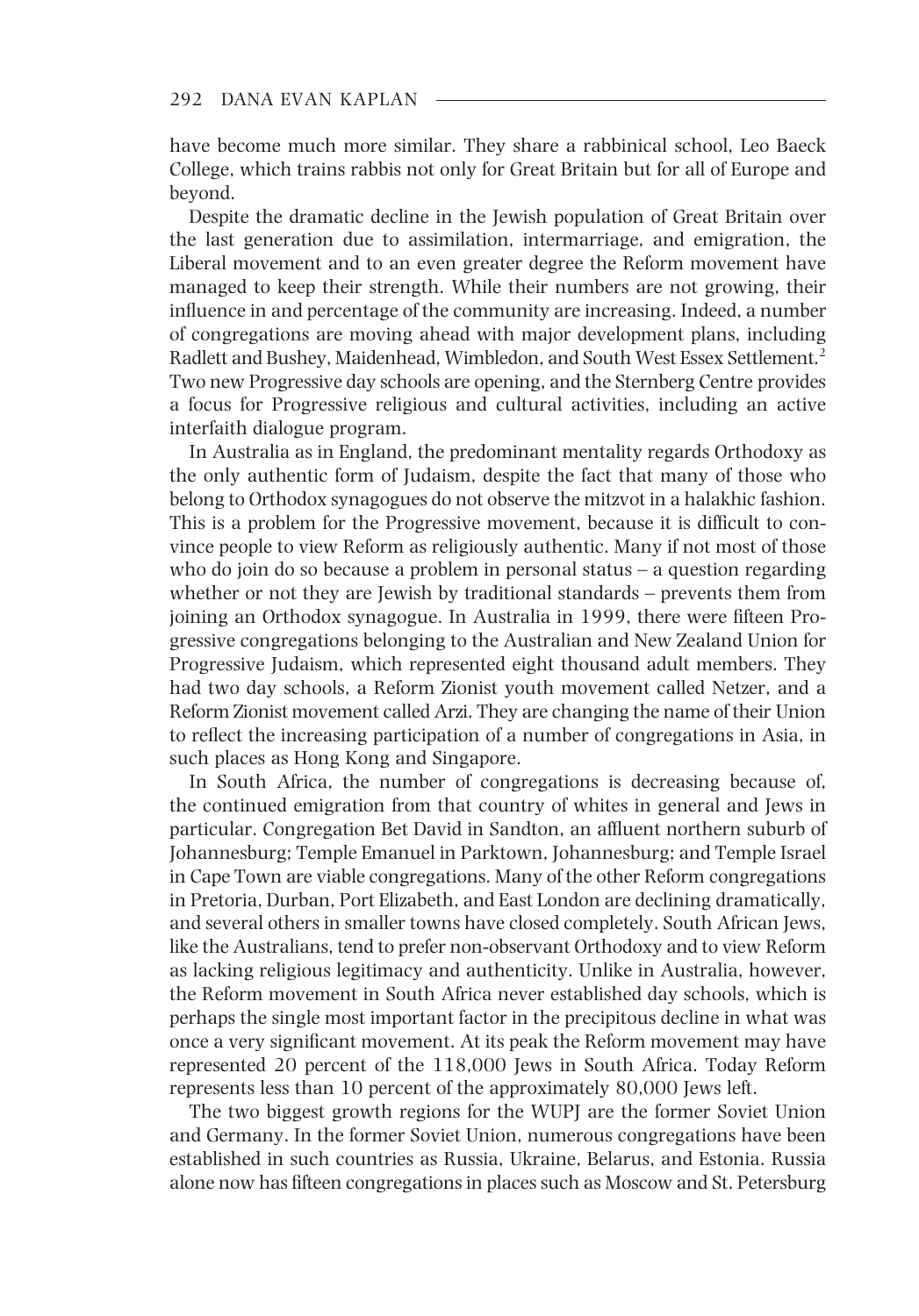as well as lesser-known places such as Saltykovka and Bryansk. In the Ukraine there are ten congregations, one in Kiev and the others in smaller cities. The first Russian rabbi, Misha Tillman, graduated from Hebrew Union College– Jewish Institute of Religion (HUC–JIR) in Cincinnati but decided to stay in the United States and is serving a Russian-speaking congregation in the Chicago area. A number of other Russians are being trained for the rabbinate at the Leo Baeck College and at HUC–JIR in Jerusalem. A recent American graduate, David Wilfond, has volunteered to serve in Russia for a two-year period and has done a great deal of work in building up congregations throughout the former Soviet Union.

This is in many ways pioneer work, because it involves developing not only religious congregations but entire Jewish communities, which, under Communism, were not allowed to function freely. Of course, there is much emigration from the former Soviet Union, and this has a tremendous impact on the ability of the Reform movement as well as every other Jewish organization to build institutions as well as programming.

The other country in which there has been a dramatic rise in the number of Reform congregations is Germany. Today there are thirteen congregations in cities such as Berlin, Cologne, Munich, and Frankfurt, as well as smaller cities. In Germany, as elsewhere in Europe, the Orthodox establishment is dominant, which has made it difficult for the Progressive movement. However, in recent years, increasing numbers of people have turned to the Reform movement for two reasons: their increasingly assimilated life-styles make Orthodoxy more distant from their mentality, and the resulting intermarriage has put many in a situation in which they are not recognized by the Orthodox authorities. Many of the Jews in these congregations are from the former Soviet Union, which has been the major source of the increase in the Jewish community of Germany.

The revival of Jewish life in Germany is an emotionally charged trend for Jews throughout the world. Before World War II, of course, Germany had a distinguished Jewish community of about 500,000, including a very strong and intellectually vibrant Reform community. After the Holocaust, it was felt by many that Jewish life in Germany was untenable. With the passage of time and the arrival of tens of thousands of refugees from the former Soviet Union, Jewish life in Germany is growing again, and the Reform movement has been able to develop despite the sometimes vicious opposition of the Orthodox establishment. There are also Reform communities in other German-speaking countries such as Switzerland and Austria. These communities contain a mixture of people who lived in these countries before World War II, or their descendants, and people who have moved to those countries from the United States or elsewhere for business or personal reasons.

France has the largest Jewish community in all of Europe, with estimates ranging between 600,000 and 700,000. Until recently it was completely dominated by the Orthodox, despite very high levels of assimilation and intermarriage. The two main Reform congregations in Paris were, because of religious and political differences, unable or unwilling to work together. Recently there has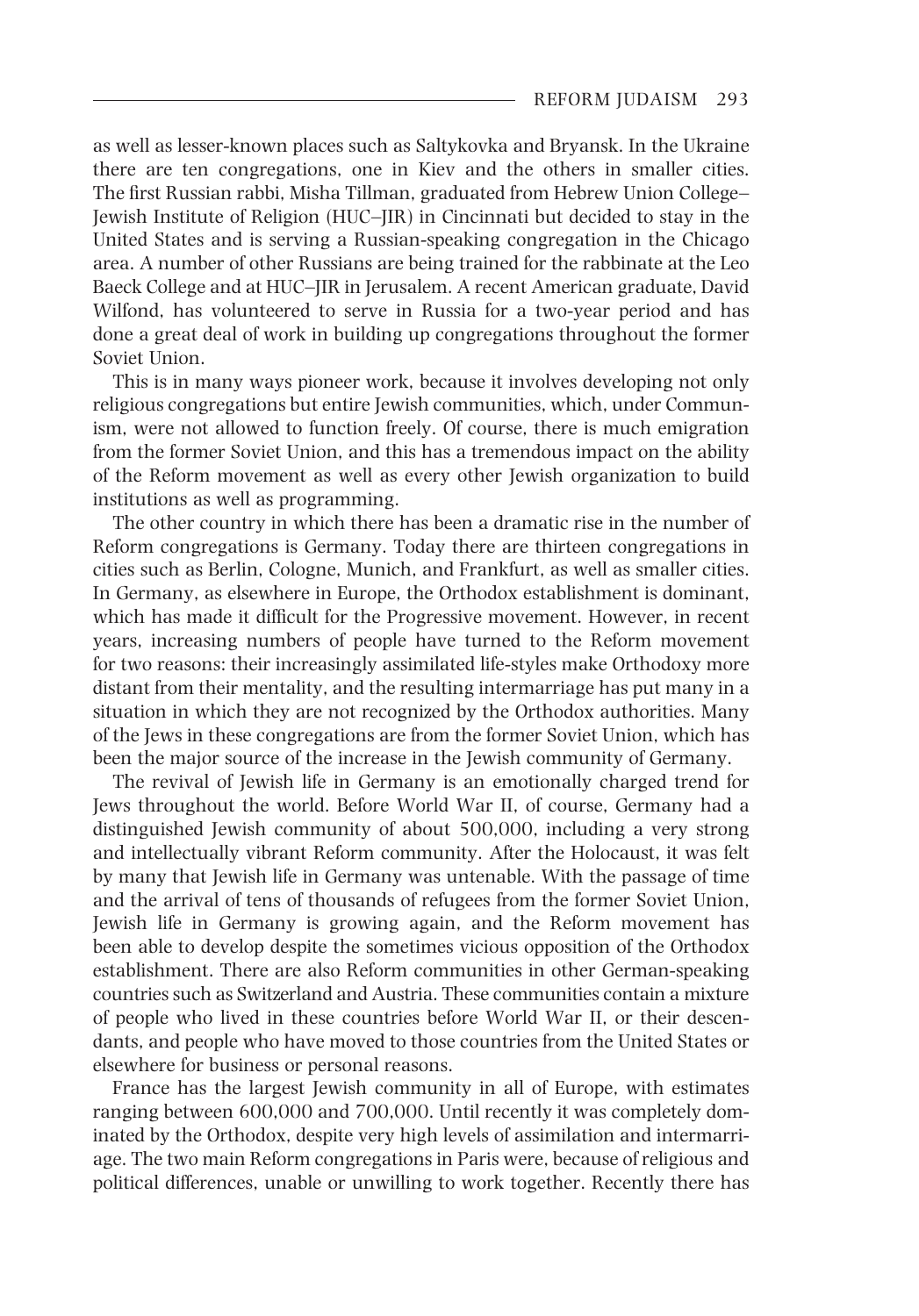been growth, and there are now eight congregations in the country and others in French-speaking Switzerland. Movement leaders have expressed the conviction that with additional French-speaking rabbis the movement could grow exponentially. This may be the next big growth area for the Reform movement.

There are Reform congregations in South America, particularly in Brazil, but in countries such as Mexico and Argentina the Conservative movement was first to establish a non-Orthodox presence and has successfully built networks of congregations. Therefore, there are no Reform congregations in Mexico and only one very new one, Emanuel, in Buenos Aires, Argentina. There are, however, Reform congregations in Costa Rica, Guatemala, Curaçao, and Panama.

It should be pointed out that, with the exception of Great Britain, these are small movements. None is of sufficient size to support a rabbinical school, and in most of the countries they represent a minority of the established Jewish community. It is in the United States and to a lesser degree in Canada that Reform Judaism has developed most extensively.

### **The Origins of Reform Judaism**

Reform Judaism was the first of the modern responses to the emancipation of the Jews and the intellectual atmosphere of enlightenment that developed in eighteenth-century central Europe. Because of its stress on autonomy, both of the individual and of the congregation, Reform Judaism has manifested itself differently in different places, and yet there are certain characteristics that all Reform communities share in common. At base, Reform believes in the legitimacy of change, rejecting the idea that the written and oral Torah were given by God word for word, letter for letter, and belief by belief, which would preclude conscious changes of any sort. Rather, Reform accepts that human conceptions of the divine are, in fact, human, so that both belief and practice legitimately may evolve in the face of scientific, social, ethical, and other human developments.

The first Reform Jews were Germans seeking to find a middle course between conversion to Christianity, on the one hand, and the inherited halakhic Judaism, on the other. They hoped that by introducing an atmosphere of modern aesthetics and much stricter decorum, they could make worship services far more attractive to apathetic German Jews, who may have even contemplated conversion to Christianity. The liturgy was abbreviated, and a vernacular sermon was added. A mixed male–female chorus sang, accompanied by the organ, and German prayers were introduced alongside the Hebrew ones. Israel Jacobson, regarded by many as the founder of Reform Judaism, introduced a Reform service in his school chapel in Seesen in 1810 and later in his home in Berlin in 1815.<sup>3</sup> The Hamburg Temple, which was founded in 1818, was the first Reform synagogue with a full-service calendar.

Most of the early German reformers hoped that they could justify their mainly aesthetic reforms on the basis of halakhic analysis. They therefore made great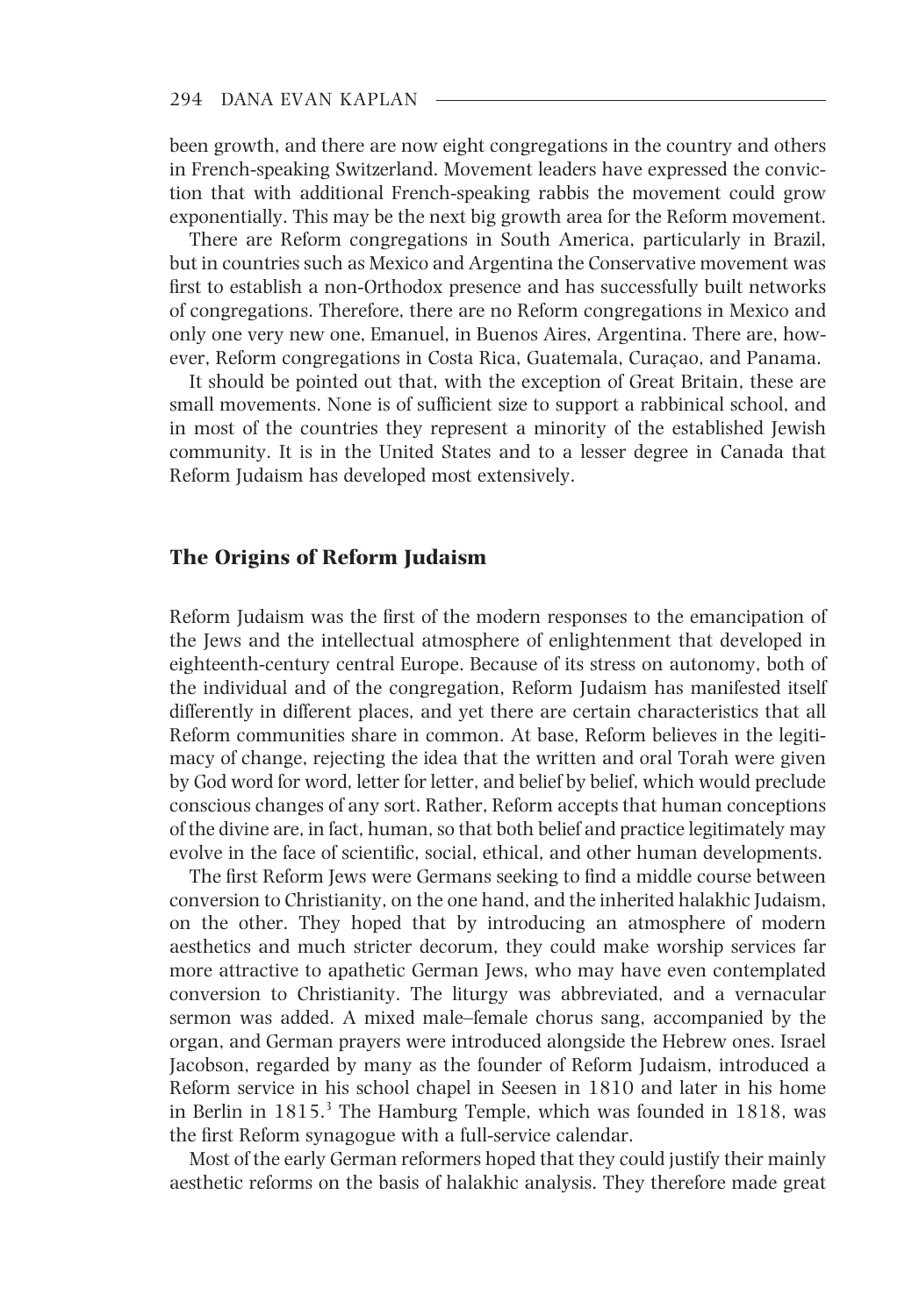efforts to write responsa trying to show that the halakhah in fact permitted such things as reciting prayers in English, the use of an organ, and similar changes.

By the early 1840s, a trained Rabbinic leadership began to assert itself in central Europe. Abraham Geiger was called to the Breslau Jewish community in 1839 and developed into the most distinguished intellectual defender of Reform Judaism. In 1844, 1845, and 1846, Reform rabbinical conferences were held in Brunswick, Frankfurt, and Breslau, respectively. At the 1845 conference, a debate on the use of Hebrew in the service led Rabbi Zacharias Frankel to walk out. This is seen as the origin of the historical school, which later became known as the Conservative movement. Despite the fact that most of the rabbis at these conferences were quite a bit more Reform than Frankel, they understood that they had to operate within the broader Jewish community and thus maintained a strong connection with traditional rituals and observances. On the other hand, perhaps because of this need to compromise on a great many practices, a number of radical Reform rabbis, in particular Samuel Holdheim, made anti-traditional statements; even Geiger himself has been quoted over and over again as appearing to have a strong emotional aversion to circumcision. Still, their practice, on the whole, remained far more traditional than their rhetoric, and the vast majority of Reform rabbis worked to remain a part of the broader Jewish community, not fully accepting the Radical Reform groups in Berlin and Frankfurt.4

# **Reform comes to the United States**<sup>5</sup>

The Reform movement was the first Jewish religious movement in the United States to organize itself on a denominational basis, pioneering what Lance Sussman refers to as a "tripartite polity" that was subsequently adopted by the other major denominations of American Judaism.<sup>6</sup> That is, within Reform Judaism, there are three types of organizations, each with its own "turf ": the congregational organization, today represented nationally by the Union of American Hebrew congregations (UAHC); the rabbinical schools, represented by the Hebrew Union College–Jewish Institute of Religion (HUC–JIR); and the rabbinate, represented by the Central Conference of American Rabbis (CCAR).

Sussman further says that American Reform Judaism can be divided into six periods: its early development, 1824–65; Classical Reform, 1865–1900; the period of Progressivism, 1900–20; the period of reorientation in response to anti-Semitism and Zionism, 1920–45; Reform during the suburbanization period, 1945–65; and contemporary Reform, 1965 to the present.7

The first attempt at Reform Judaism in the United States began in 1824, when forty-seven members of Congregation Beth Elohim in Charleston, South Carolina, requested that their congregation consider a number of minor ritual reforms, including the introduction of some English prayers during Sabbath worship. The congregational board rejected the request, and, on November 21, 1824, a small group of members founded a new congregation, called the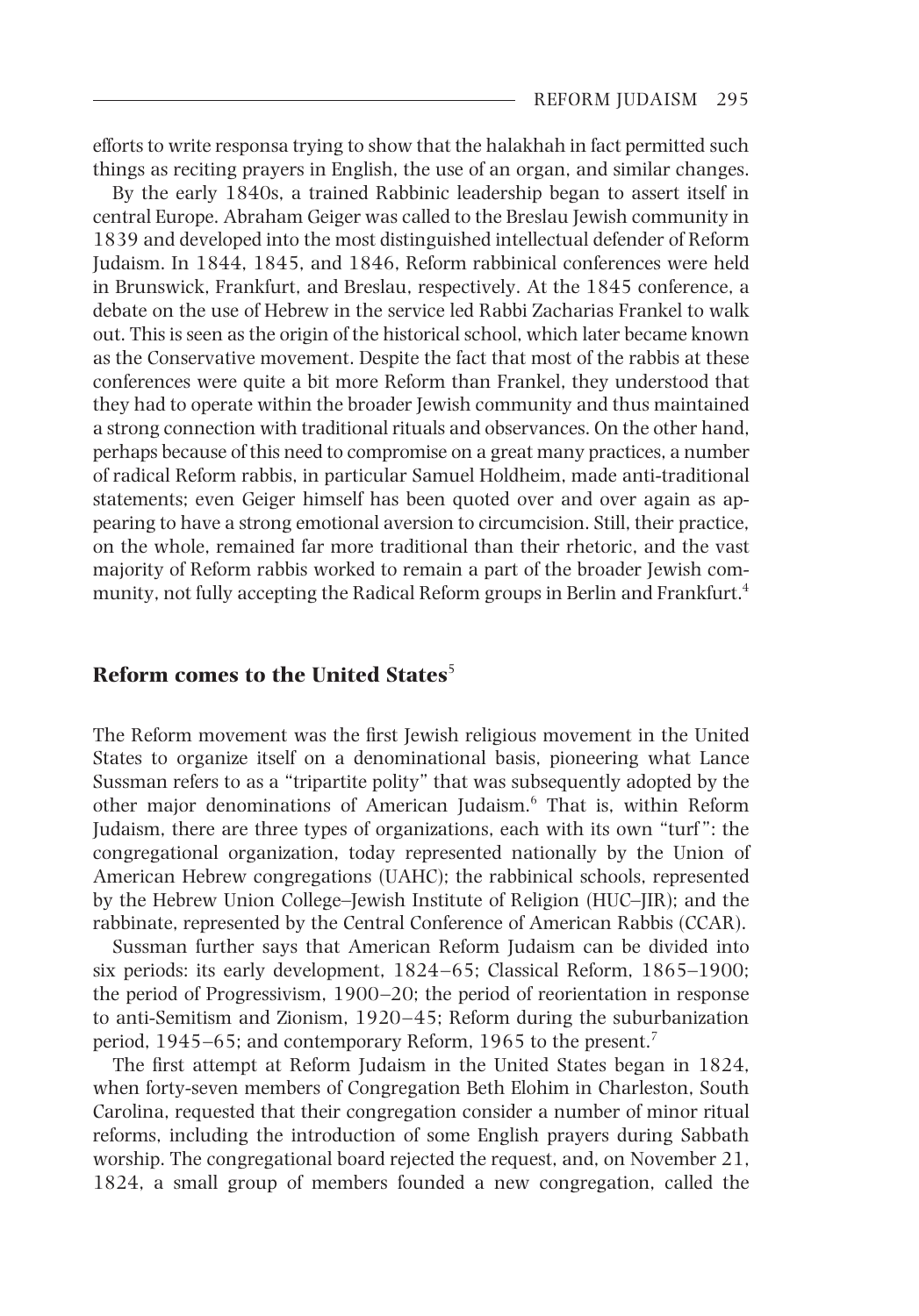Reformed Society of Israelites. This attempt at building a Reform congregation failed, in part due to the death of its leader, an interesting Sephardic intellectual named Isaac Harby,<sup>8</sup> and the original Reform group disbanded in 1833. Despite this setback, Congregation Beth Elohim itself soon after moved toward Reform, under the leadership of its *hazzan*, Gustavus Poznanski.<sup>9</sup>

Whereas the Charleston Reform community was an isolated phenomenon, by the 1830s large numbers of central European Jews were arriving in the United States. These were referred to as German Jews, although their geographic origins were quite a bit wider.<sup>10</sup> This emigration increased the Jewish population of the United States from around 3,000 in 1820 to about 15,000 in 1840 and to 150,000 in 1860. Although earlier historians have assumed that these "German Jews" brought Reform Judaism with them from Germany, Leon Jick has demonstrated that mostly Jews from small towns far removed from Reform's influence in Germany emigrated to the United States. Rather than bringing Reform with them, in response to the American social and religious environment, these traditional Jews slowly developed their own version of what became known as Reform Judaism.<sup>11</sup>

A number of intellectually oriented Reform *verein* (a small religious group) were ideologically committed to Reform Judaism, such as the Har Sinai Verein, which was founded in 1842 in Baltimore, and Emanu-El, which was founded in New York in 1845. These groups were committed to Reform Judaism in an ideological manner and were very much in contact with their Reform co-religionists in Germany.<sup>12</sup> The vast majority of what became Reform synagogues, however, were far more concerned than the *verein* with the realities of everyday life in America and adjusting to that life while maintaining some sort of attachment to their traditional religion.

# **Isaac Mayer Wise and Other Early Leaders**

Isaac Mayer Wise, who arrived from Bohemia in 1846, became the most important leader of nineteenth-century American Reform Judaism.<sup>13</sup> Although advised to become a peddler, Wise was encouraged by Rabbi Max Lilienthal to consider the pulpit rabbinate. Lilienthal sent Wise in his stead to dedicate a number of synagogues, which led to an opportunity for Wise to begin serving as rabbi in Albany, New York.<sup>14</sup>

Wise was offered a life contract to become the rabbi of Congregation Bnei Jeshurun in Cincinnati, which became his base for building what became the American Reform movement. It bears noting that, from the beginning, Wise did not intend to build a new denomination. At every opportunity he strove, rather, for unity, hoping and believing that through compromise and sheer charisma he could unify all or almost all American Jews under the banner of American Judaism. This would be a moderate form of Judaism, with some ritual reforms but a good deal of tradition as well.15 Wise established a newspaper, *The*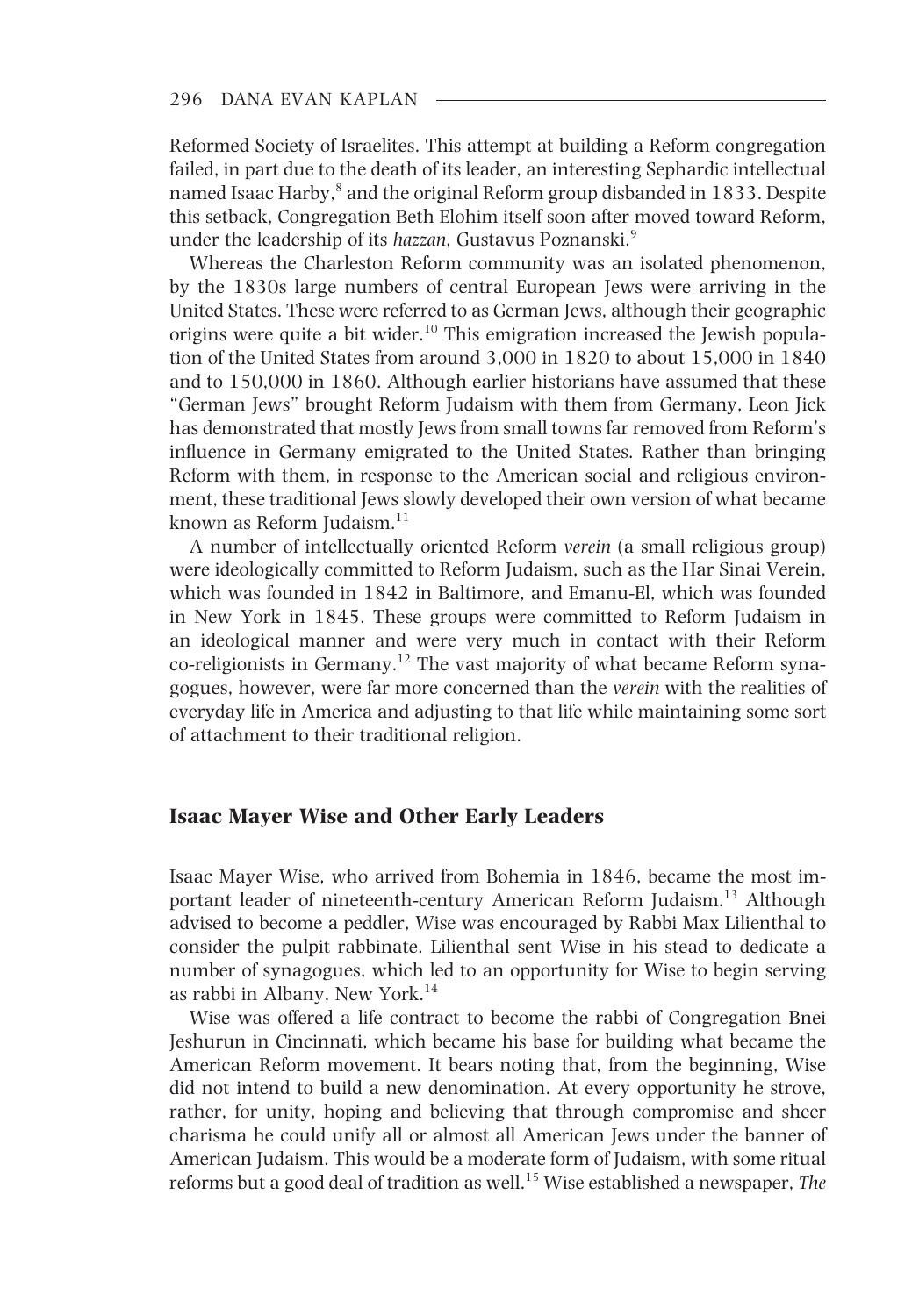*Israelite*, which later became *The American Israelite*; edited a Siddur called *Minhag America*; and eventually founded the Hebrew Union College in 1875 and the Central Conference of American Rabbis in 1889. He was also instrumental in inspiring one of his lay leaders, Moritz Loth, to establish the Union of American Hebrew Congregations in July  $1873<sup>16</sup>$  which thirty-four congregations joined, most of which were from the Midwest or the South. By the end of the 1870s, one hundred and eighteen congregations belonged to the UAHC, more than half of all identified synagogues in the United States.

Wise represented a pragmatic and moderate stream of American Reform Judaism. Although some scholars have pointed to the numerous inconsistencies in his written positions, $17$  what must be emphasized is that Wise was primarily an institution builder who used ideology as a tool for compromise and consensus. To take his words at face value and to express shock and dismay at the inconsistencies and outright contradictions is really to miss the brilliance of his activities as an institutional leader who succeeded in building an entire American religious movement under very difficult circumstances.

Despite this brilliance, Wise was considered an uneducated and unworthy colleague by some of the German Reform rabbis who arrived in the 1850s and 1860s with Ph.D.s from prestigious central European universities. Primary among them was David Einhorn, who arrived shortly before the 1855 Cleveland Conference. At that conference, Wise attempted to build a coalition with Isaac Leeser and other traditionalists by agreeing to two principles that accepted the validity of the Talmud and its applicability to American Jewish practice and belief. Einhorn wrote a number of scathing attacks on Wise for abrogating Reform theology and turning a consistent and principled approach to modern Judaism into a jumble of beliefs that made no sense. Einhorn served Har Sinai in Baltimore from 1855 until he was forced to flee because of his brave and principled stand against slavery. He went on to serve congregations in Philadelphia and New York. His sons-in-law, Kaufmann Kohler and Emil Hirsch, carried on his tradition of principled radical reform, although Kohler and Hirsch differed from each other as well in a number of significant ways.

# **Classical Reform**

From the late 1860s or 1870s, the Reform movement matured and developed into a much more Americanized form of worship and religion. This was due to the fact that Americanization proceeded very quickly among second- and later third-generation German Jews. These Americanized children of German Jewish emigrants saw the tremendous influence that liberal religion had on their Protestant neighbors and wanted to develop a form of Judaism that would serve as a Jewish equivalent to Presbyterianism, Episcopalianism, and, especially, Unitarianism.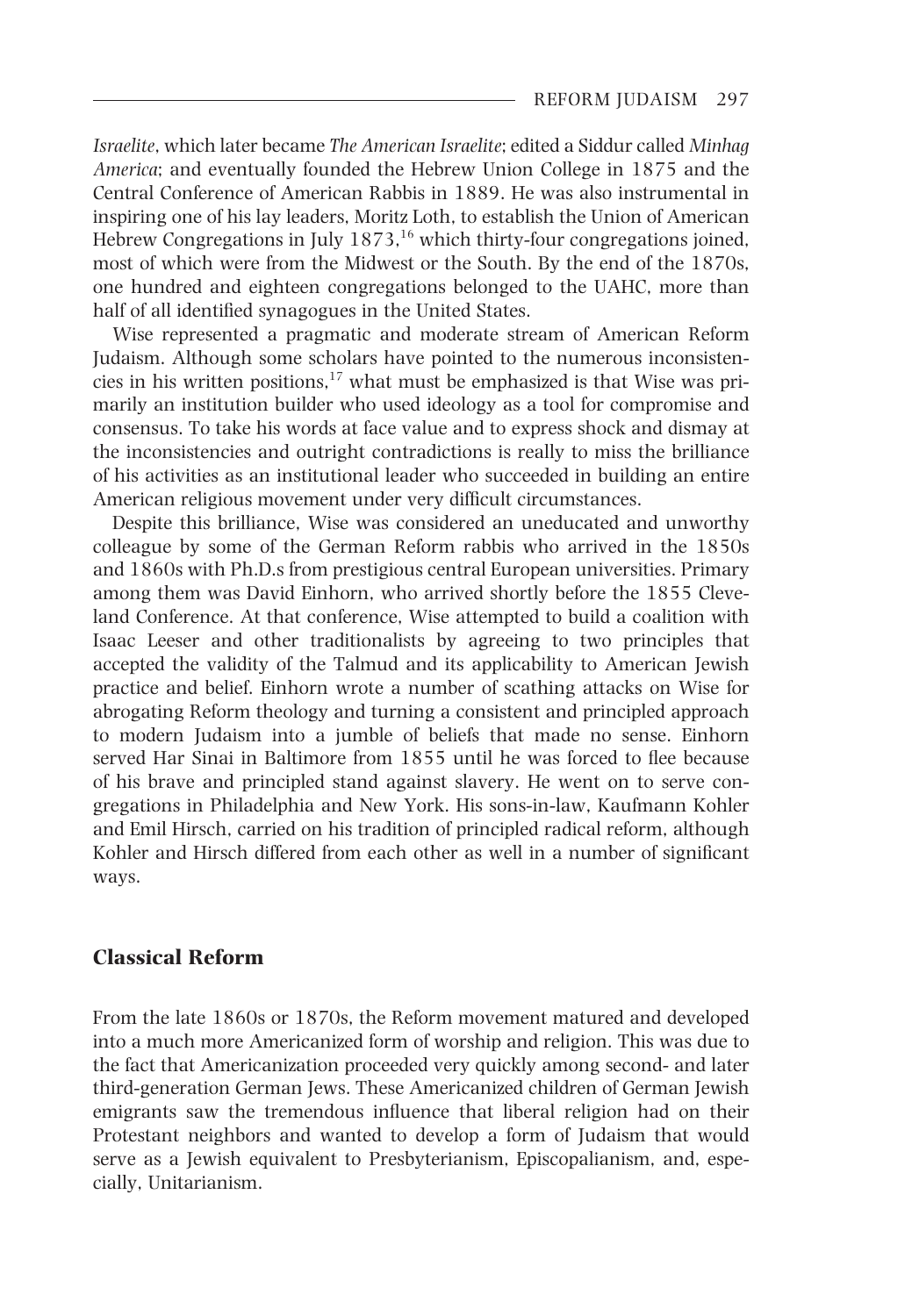The best known statement of what Classical Reform Judaism believed appears in the Pittsburgh Platform.<sup>18</sup> The platform attempted, on the one hand, to define Reform Judaism as a more rational and modern religion than the much more traditional Judaism being expounded by Alexander Kohut, whose series of debates with Kohler earlier in 1885 had attracted wide attention in synagogues and the press. Kohler wanted to write down in a more formal manner what, in his mind, distinguished Reform from traditional Judaism.

On the other hand, Kohler felt it essential to explain what was Jewish about Reform Judaism; this was a reaction against the Society for Ethical Culture, founded by Felix Adler, the son of Samuel Adler, the rabbi at Congregation Emanu-El in New York.<sup>19</sup> Adler had returned from Rabbinic studies in Germany advocating a form of ethics placed in a universalistic framework. This Society was very attractive to many formerly Reform Jews who were looking for a way to express their conviction that ethics were important and yet were interested in loosening or breaking their particularistic ties with Jewish ethnic identity. In this case, particularism means an approach that concentrates on the Jews as a coherent group, in contrast to universalism, in which the primary emphasis is on humanity as a whole. Kohler responded aggressively to Adler and his fledgling movement, finding it essential to reaffirm Reform's commitment to Jewish particularism, expressed in the religious idea of the mission of Israel.

Classical Reform stressed that Jews no longer lived in ghettoes but in a free society. Because this equality was so new, the dream of working, living, and striving together with Christian neighbors to help to make the world a better place, a place of justice and peace, was a central part of the Reform vision. The prophetic mandate to work tirelessly for the rights of the downtrodden was emphasized, and the term "prophetic Judaism" was used to describe a Reform vision of following the dictates of the prophets to make the world a better place.<sup>20</sup> Reform rabbis spoke often of ethical monotheism, in which the Jewish belief in one God was combined with rational thought and modern innovations in scientific knowledge. The "Mission of Israel" was to help spread ethical monotheism throughout the world.

# **Reform in the Twentieth Century**

A steady trickle of immigration of Eastern European Jews turned into a flood beginning around 1881, and the American Jewish population had increased from 250,000 in 1880 to one million by 1900 to 3.5 million by 1920. Since these immigrants were almost all from eastern Europe, where there had been no full emancipation and almost no Reform movement, very few joined the Reform movement. This was partly a matter of the newcomers' not liking the Reform service and also due to the fact that many Reform Jews maintained a haughty and sometimes arrogant attitude toward the immigrants,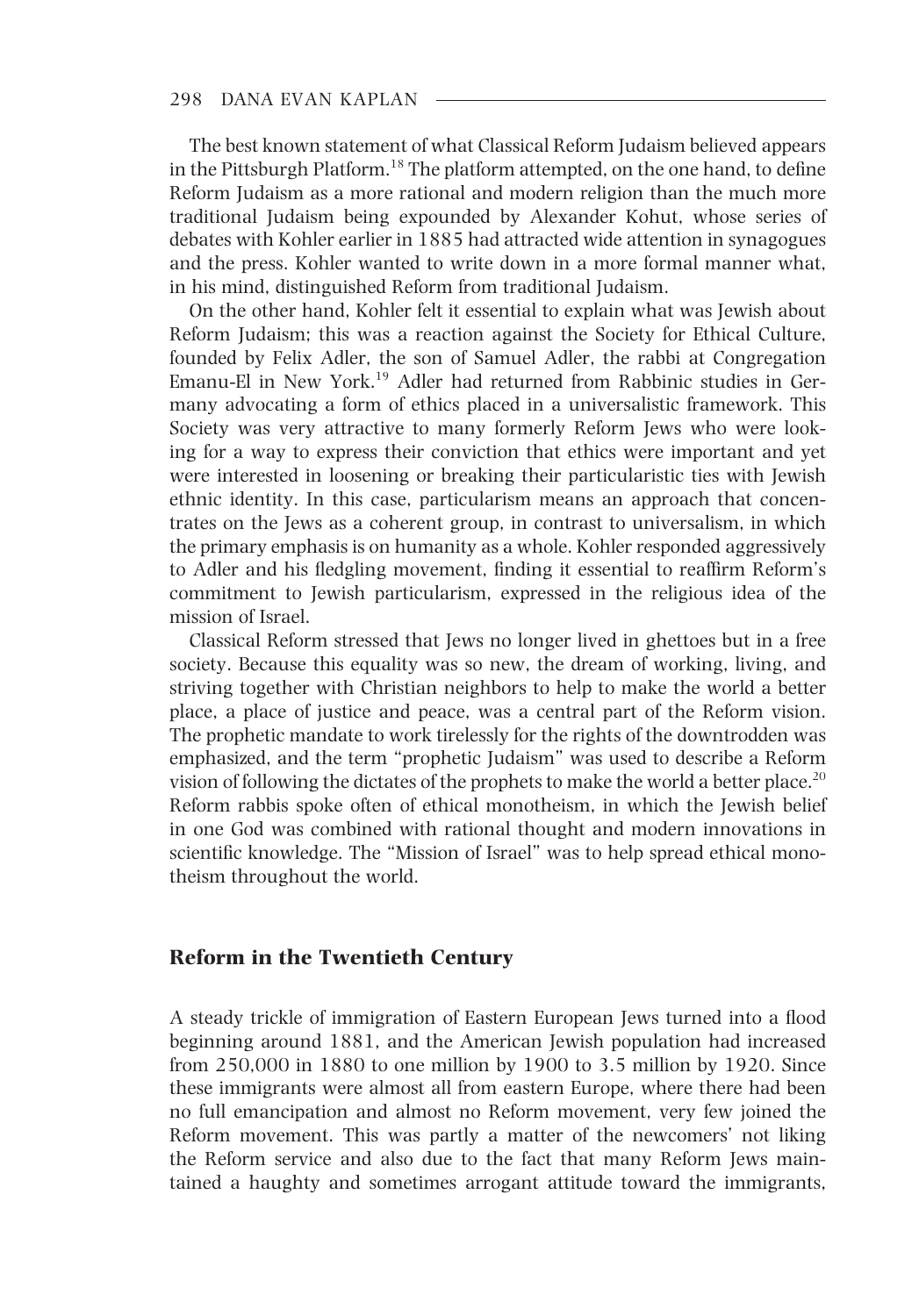preferring not to remember that their own parents or grandparents had arrived in the United States only forty to sixty years earlier in almost the exact same circumstances.

During those years, the Reform movement grew very slowly relative to the increase in the American Jewish population. There were only ninety-nine congregations consisting of 9,800 units in 1900 and two hundred congregations with 23,000 units in 1920. Thus, the Reform movement went from being the single most important voice of the Jewish American community to being a small minority. Although the elite nature of many Reform Jews meant that they retained a high profile, they were swamped by the huge number of eastern European organizations and ideologies.

Under the influence of the immigrant Jewish masses, the Reform movement began very slowly to move back toward a more traditional approach to Jewish thought and practice. By the 1920s and especially the 1930s, this trend became very clear with the rise of Adolph Hitler in Germany and the dramatic increase in anti-Semitism in the United States itself. Policies that had seemed rational and level-headed just a few decades earlier appeared naive and foolhardy. The Pittsburgh Platform, for example, argued that Jews should remain together solely as a religious group in order to fulfill their mission of bringing ethical monotheism to the world. By the 1930s, with the rise in anti-Semitism, it was clear that many perceived Jews as an alien group and that Jewish physical survival was much more the issue than theology or ideology. In 1937, the CCAR thus adopted the Columbus Platform, which was openly Zionistic and the culmination of a revolutionary shift in the ideology of the American Reform movement that would encourage a greater diversity of opinion and a multiplicity of approaches. $^{21}$  The platform urged Jews to rededicate themselves to the "timeless aims and ideals of our faith," it placed greater stress on tradition, and it encouraged the use of Hebrew as well as other traditions that "possess inspirational value." In the context of the political events of the 1930s and the increasingly serious crisis facing European Jewry, the movement thus encouraged a feeling of solidarity with Jews around the world.

Abba Hillel Silver, one of the most important rabbis during the inter-war period, was a significant leader of American Zionism. After serving as a rabbi in Wheeling, West Virginia, he became rabbi of the Temple in Cleveland, Ohio; from this pulpit he worked tirelessly for Zionism and the hope of establishing a Jewish state. With Stephen S. Wise, Silver formed the American Zionist Emergency Council, which lobbied the US Congress on behalf of the cause of Zionism. Silver was the leader who announced to the United Nations that Israel had declared itself an independent state. He was a candidate to become the first president of Israel, a position given to Chaim Weizmann.

In 1922, Stephen Wise established the Jewish Institute of Religion (JIR) in New York City. He felt a new rabbinical seminary was necessary because Hebrew Union College was not sufficiently Zionistic. JIR was to serve *Klal Yisrael*, the totality of the Jewish people. Despite this philosophy, worship services at JIR were very non-traditional. Partially as a result of this, upon graduating, the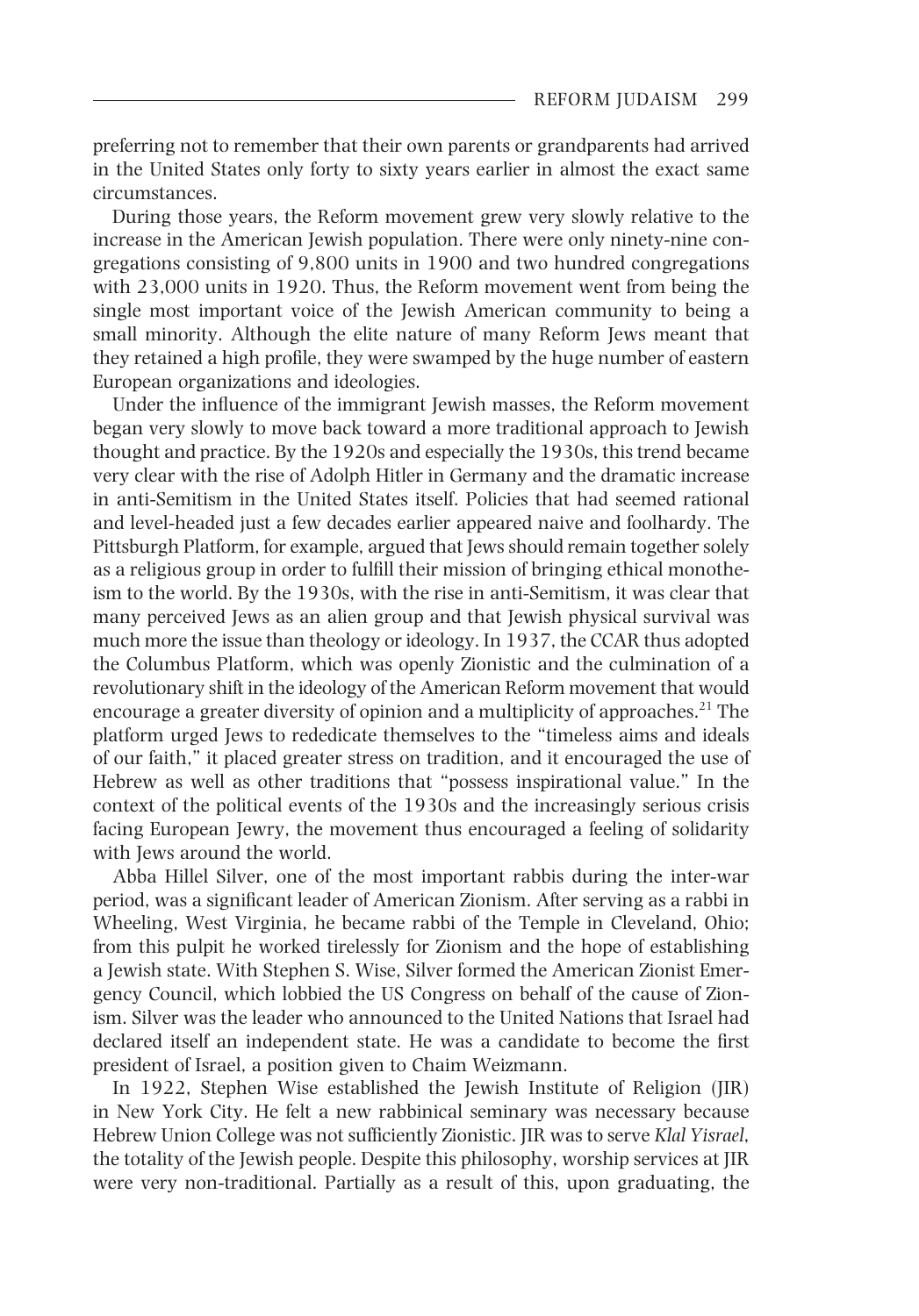majority of its students took Reform pulpits, with some going to Conservative congregations, and almost none becoming Orthodox rabbis. In 1950, JIR merged with HUC.

Following World War II, a large number of American Jews abandoned city centers for the burgeoning suburbs.<sup>22</sup> The Conservative movement benefited most from this suburbanization, for it appealed to the now-Americanized eastern European emigrants and their children, being substantially more traditional than the Reform movement while allowing far greater flexibility than Orthodoxy. But Reform benefited from suburbanization as well. In 1940, there were 265 congregations with 59,000 units in the UAHC; by 1955, there were 520 congregations and 255,000 units.

During this time, the American Reform movement was led by Maurice Eisendrath, $^{23}$  who became executive director of the UAHC in 1943 and its president in 1946, and by Nelson Glueck, who became head of the HUC in 1947. Eisendrath moved the national headquarters of the UAHC from Cincinnati to New York, where he built an entire building on Fifth Avenue across the street from Central Park and next to Congregation Emanu-El, which he called the House of Living Judaism. This was the headquarters of the Reform movement until it was sold under the presidency of Rabbi Eric H. Yoffie in 1998. Glueck, a world-famous archeologist who appeared on the cover of *Time* magazine, was able to oversee the merger of HUC with the Jewish Institute of Religion. Glueck also established a third Reform branch in Los Angeles in 1954 and a fourth campus, in Jerusalem, in 1963.

In the 1960s, many American Reform Jews became involved in the US civil rights struggles as well as in opposition to the war in Viet Nam. The Six-Day War of 1967 in Israel galvanized all of American Jewry and increased the loyalty of Reform Jews to the Jewish state, as did the 1973 Yom Kippur War, in which Israel's survival was in doubt for a short time. This new period in American Jewish life and attitudes called for a rethinking of the ideologies expressed in the Reform liturgy. In response, in 1971, under its new executive vice president, Rabbi Joseph Glaser, the CCAR began a campaign to develop a new liturgy, which culminated in 1975 with the publication of *Gates of Prayer*. This was the first completely rewritten prayer book used in American Reform synagogues since the publication of the earliest version of the Union Prayer Book in the late nineteenth century. In 1978, *Gates of Repentance*, a completely reworked high holiday prayer book, was published.

Alexander M. Schindler, who succeeded Maurice Eisendrath, served as UAHC president from 1973 to 1995, becoming the most recognized Reform leader and perhaps the leading spokesman for all of American Jewry. He was known for his assertive support of the movement's social action and social justice agenda and became identified with the full liberal agenda of the 1970s and 1980s, including civil rights, world peace, nuclear disarmament, a "Marshall Plan" for the poor, opposition to the death penalty, and women's and gay rights. During Schindler's presidency, the UAHC grew from 400 congregations in 1973 to about 875 in 1995.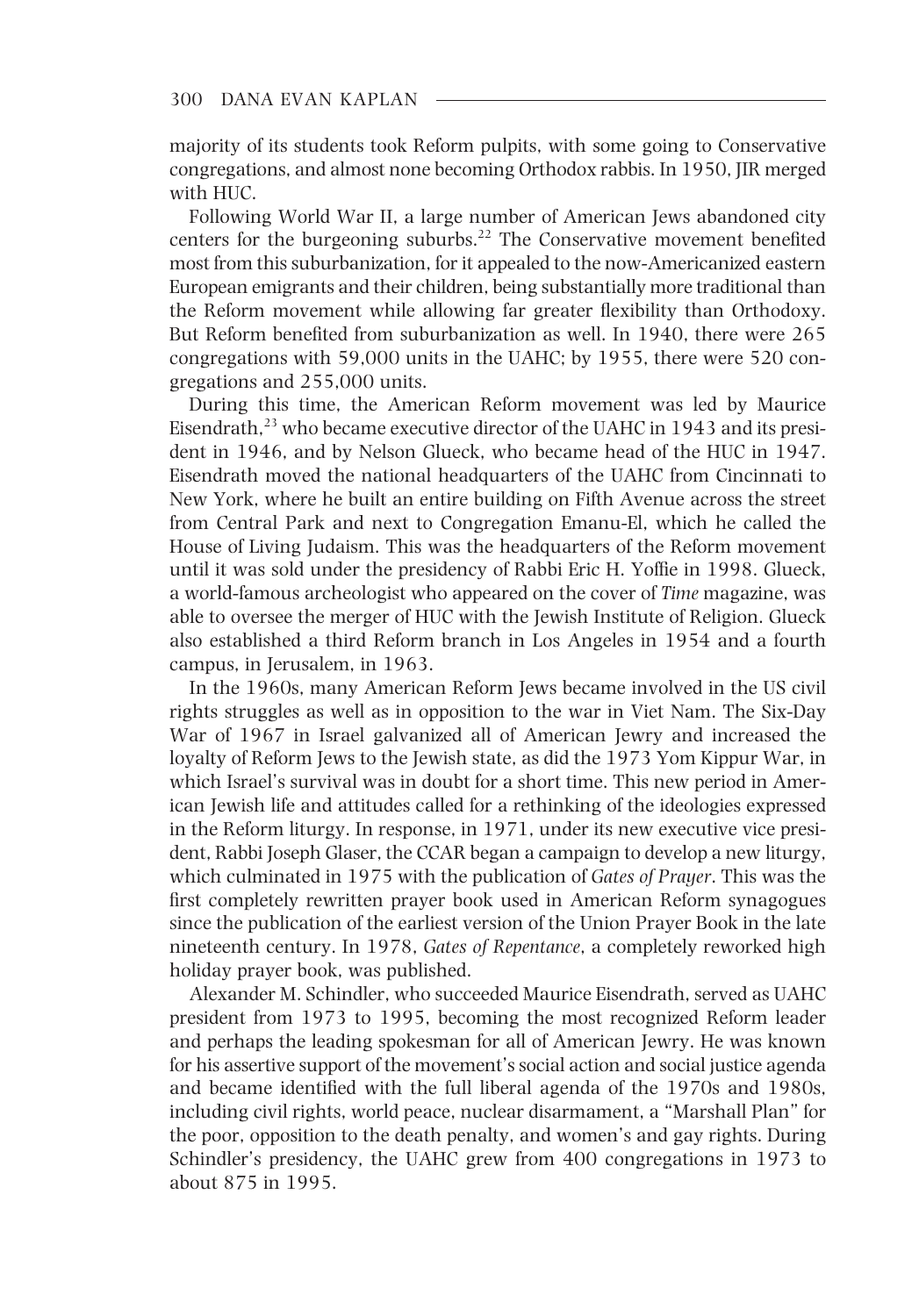# **Outreach**

Schindler is perhaps best remembered for two issues, his outreach to intermarried couples and his advocacy of patrilineal descent. At a meeting of the UAHC's board of trustees in Houston in December 1978, Schindler issued a public call to the Reform movement to reach out to the non-Jewish spouses of Jewish partners in interfaith marriages. Even more surprising, he urged that the Jewish religion be made available to unchurched gentiles. This call passively to proselytize those with no connections to the Jewish community was controversial, as it appeared to be a dramatic departure from two thousand years of Jewish religious policy. Some of his critics argued that this might encourage Christian groups to launch opposing campaigns within the Jewish community. Despite the attention this suggestion garnered, little was done in the succeeding years actually to proselytize unchurched gentiles, though much was done to develop outreach programs to interfaith couples. In this same period, Reform adopted the controversial policy that children of intermarriages, even if the mother was not Jewish, would be considered Jewish so long as they were raised as Jews, including involvement in the synagogue and participation in life-cycle events. In the late 1990s, even as this approach remains a consensus position in the Reform movement, there is increasing belief that the so-called patrilineal descent resolution was adopted too hastily and that its wording has led to considerable misunderstanding.

# **The 1990s: American Reform in Transition**

Eric H. Yoffie was installed as president of the UAHC on June 8, 1996. He inherited a movement that had grown in numbers and yet was viewed as having fundamental weaknesses that had to be addressed. In particular, he recognized that the level of knowledge among most of the laity was extremely low, and he therefore initiated a Jewish literacy campaign that encouraged synagogue board members to read four books on Jewish concerns a year, books that were selected for their content and variety. Soon this program was expanded to the entire movement, with each quarterly edition of the movement's magazine, *Reform Judaism*, featuring two books recommended for reading.

Another weak area was the youth movement. Yoffie, admitting that the movement was a shadow of what it had been in earlier decades, proposed appointing full-time youth coordinators to each of the UAHC's thirteen regions to oversee the rebuilding of the National Federation of Temple Youth (NFTY) youth group system. Yoffie is a strong and energetic leader who has done much to confront the weaknesses of the movement and to develop initiatives to meet the many challenges facing American Reform Judaism today.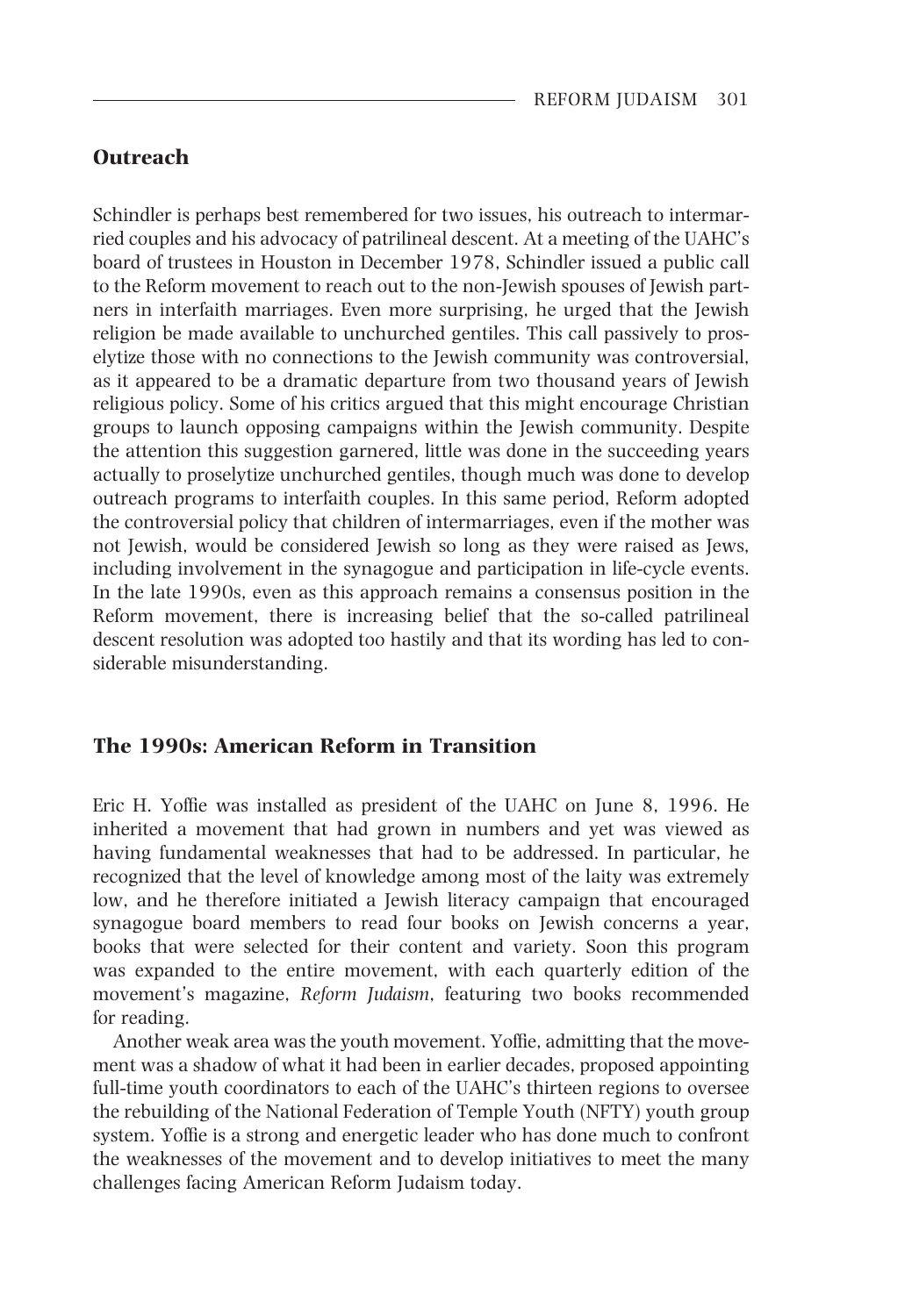# **Current Issues**

# *Reform in Israel*

The position of Reform Judaism in Israel had always been tenuous. Even before the Mandate period in Palestine, there was an Orthodox rabbinate that controlled much of Jewish religious life in the Holy Land. From the establishment of the state, the government of Israel accepted the "status quo" concerning religious authority and practice and avoided transforming the relationship between religion and state. Adding to the problem, most of the emigrants to Israel had come from countries without a pluralistic and democratic societal background and therefore had no experience or awareness of pluralistic approaches to Judaism. There were only a few Reform congregations founded before the rise of the state in 1948, and the Israeli movement for Progressive Judaism was slow to develop congregations even in comparison to the Conservative movement. By the end of the 1980s, about eighteen Reform congregations existed in the entire state, as opposed to forty Conservative and hundreds and hundreds of traditional ones. Orthodoxy remains the official state religion. Orthodox rabbis are supported by the ministry of Religious Affairs; Orthodox synagogues are built and maintained by that same body. Local religious councils are run almost exclusively by Orthodox representatives, who distribute huge sums of money.

During the 1990s, the Reform movement's Israel Religious Action Center, headed by Rabbi Uri Regev, led a sustained legal battle to gain recognition for the Reform movement in Israel. Two key issues were the right of non-Orthodox and specifically Reform candidates to run for and be seated on local religious councils and the right of Reform rabbis to perform conversions in Israel that are recognized at least by the state if not by the Chief Rabbinate. The world Reform and Conservative movements, and especially American Reform and Conservative Jews, began to place far greater pressure on the State of Israel than ever before.

Partially in response to this, the Ne'eman Commission was established. It attempted to bring together representatives of the different movements to devise a workable solution to the conversion crisis, giving the Reform and Conservative movements much greater input in the conversion process without compromising the halakhic standards that the Orthodox deem sacrosanct. The Commission was unable to achieve a workable solution, although, despite the lack of agreement, a jointly taught conversion school was created. What is significant, however, is that, for the first time, the world's non-Orthodox communities were able and willing to use their influence to push for the religious rights of their movements in the State of Israel. This is a battle that will continue into the next decade and probably beyond.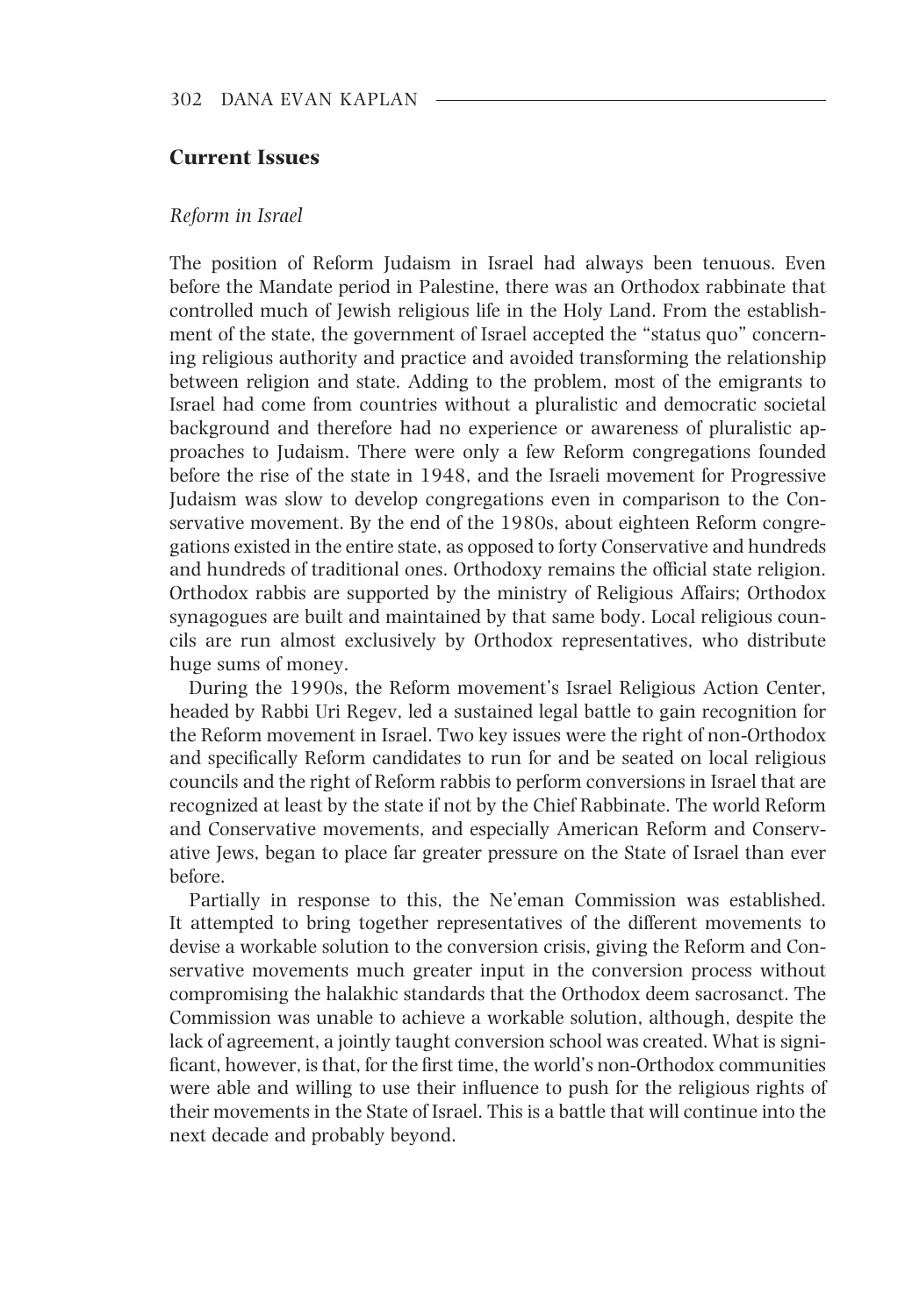# *The role of women, the ordination of women, and gender roles*

Women have been taking on a far greater role in American religious life over the past 30 years than they were allowed to in previous generations. This trend has been a direct consequence of the Feminist movement and has had a dramatic impact on every aspect of American life. Reform Judaism has been able to respond quickly and actively to the changing sex role expectations and has allowed women to assume responsibility for all aspects of the religious and communal life of individual congregations and the movement as a whole.

In 1972, Sally J. Priesand became the first woman to be ordained a Reform rabbi at HUC–JIR. This was a highly revolutionary breakthrough, because even though Reform had been committed to egalitarianism essentially from its origins, in practical terms it had always found reasons to maintain a male-only policy in the rabbinate. Since Priesand's ordination, a great many women have entered the rabbinate, with close to 50 percent of Reform rabbinical classes now comprised of women. Despite the fact that so many women are becoming rabbis, it is as yet unclear whether they will be accepted at the higher ranks of the movement and whether they will be willing to make the sacrifices necessary to rise through the movement's hierarchy.

## *Gay and lesbian marriages*

One of the most controversial areas the Reform movement has considered in the 1990s is the role of gays and lesbians in the synagogue. In 1987, the UAHC passed a resolution affirming its commitment to welcoming gay and lesbian Jews into its congregations and encouraging gay and lesbian involvement and participation in all aspects of synagogue life. In 1990, the CCAR adopted a position paper encouraging rabbis to treat gays and lesbians with full respect and to integrate everyone into their congregations regardless of sexual orientation.

The CCAR position paper acknowledged, however, the need to continue a dialogue regarding the religious status of monogamous gay and lesbian relationships. Specifically, the CCAR was still grappling with what type of ceremony is appropriate and what the religious meaning of that rite would be. There was the possibility of having a commitment ceremony, but there was also the potential for sanctioning a full marriage ceremony involving *kiddushin*, completely equivalent to the marriage ceremony performed for heterosexual couples.

In April 1996 the CCAR passed a resolution supporting the rights of gay and lesbian couples to a civil marriage. Much attention was focused on Hawaii, which appeared at the time to be the first state that might pass a law allowing gay and lesbian civil marriage. At the UAHC biennial, October 29 to November 2, 1997, in Dallas, Texas, the UAHC passed a resolution supporting secular efforts to promote legislation that would provide through civil marriage equal opportunity for gays and lesbians and encouraged the UAHC constituent congregations to honor monogamous gay and lesbian domestic relationships.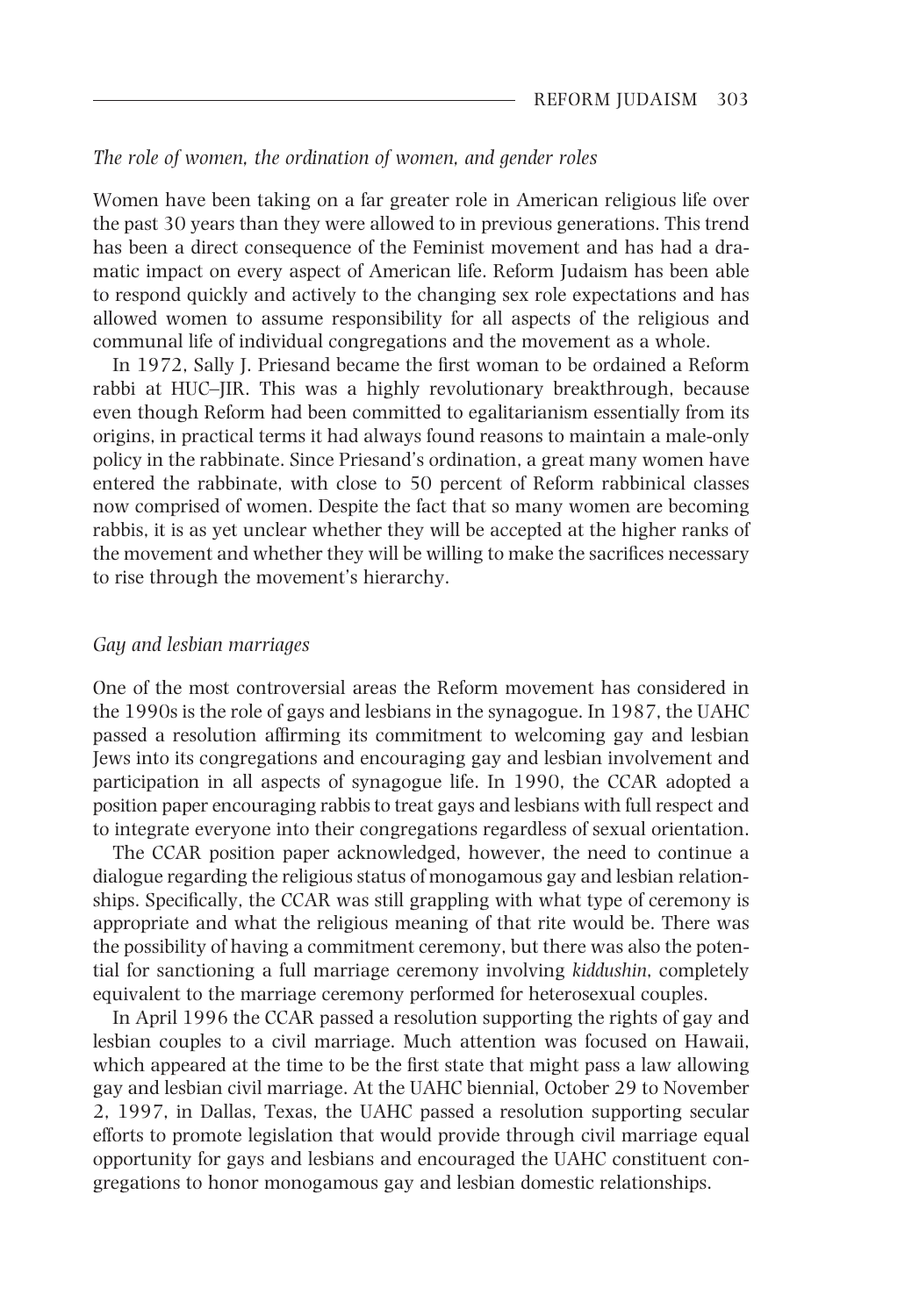# *The 1999 Pittsburgh Platform*

Since the Pittsburgh Platform of 1885 and Columbus Platform of 1937, discussed above, and until the late 1990s, only one other American Reform platform was prepared, a centenary perspective, written by Eugene Borowitz and adopted in San Francisco in 1976. This statement moved Reform closer to tradition as well as to Jewish peoplehood even as it stressed the movement's tremendous diversity.

Borowitz is one of the most seminal thinkers in the Reform movement, regarded as its leading theologian in the United States. Interestingly, he uses the term *Liberal Judaism* as the title of one of his more influential books, thus connecting contemporary Reform thought to its German origins.24 He describes Judaism by drawing an analogy to personal relationships rather in terms of universal ethics, peoplehood, or law. Borowitz identifies the "root Jewish religious experiences of our time as the absoluteness of value and Jewish particularity, with God as their ground." He then creates a theory on non-Orthodox Jewish duty based on the Jewish self 's intimate involvement with God, with the Jewish people today, its tradition, and its messianic hope, and thus with a self fully individual, yet primarily shaped by its Jewish relationships covenant."25

Borowitz and the others working on the 1976 document agreed that if a statement could not make affirmations of what it was that the Reform movement stood for, then it was better to abandon the whole effort rather than issue a paper that was hopelessly equivocal. Nevertheless, the resulting document stresses the movement's diversity. It is a strong statement of support by the Reform movement for the State of Israel and for the first time talks about Reform Jews' religious obligations, although it does not use the word *mitzvah*. The San Francisco centenary perspective does talk in much greater detail than ever before about the tension between Reform Jews' commitment to the Jewish people and their responsibilities to humanity as a whole.

In 1998, the CCAR President Richard Levy proposed a new platform to be voted on at the Pittsburgh Conference in May 1999, justifying the need for such a statement on the grounds that the religious world of the Reform Jew had changed so much since the 1976 statement. The cover story of the Winter, 1998, issue of *Reform Judaism* was titled, "Is It Time to Chart a New Course for Reform Judaism?" There Levy explained that it had been more than one hundred and ten years since the publication of the original Pittsburgh platform and that it was time to "chart a new course for our movement in the twenty-first century, just as the first Pittsburgh meeting defined Reform for much of the twentieth century. Strange as it might seem, despite the moderating influences of Columbus and the centenary perspective, the Pittsburgh platform of the nineteenth century continues to influence how we Reform Jews relate to Jewish tradition." The magazine also printed a draft of Levy's ten principles, which had also been sent to all the rabbis in the CCAR for their comments.<sup>26</sup>

Levy further argued that whereas the 1885 Pittsburgh Platform had argued that "the views and habits of modern civilization" should determine which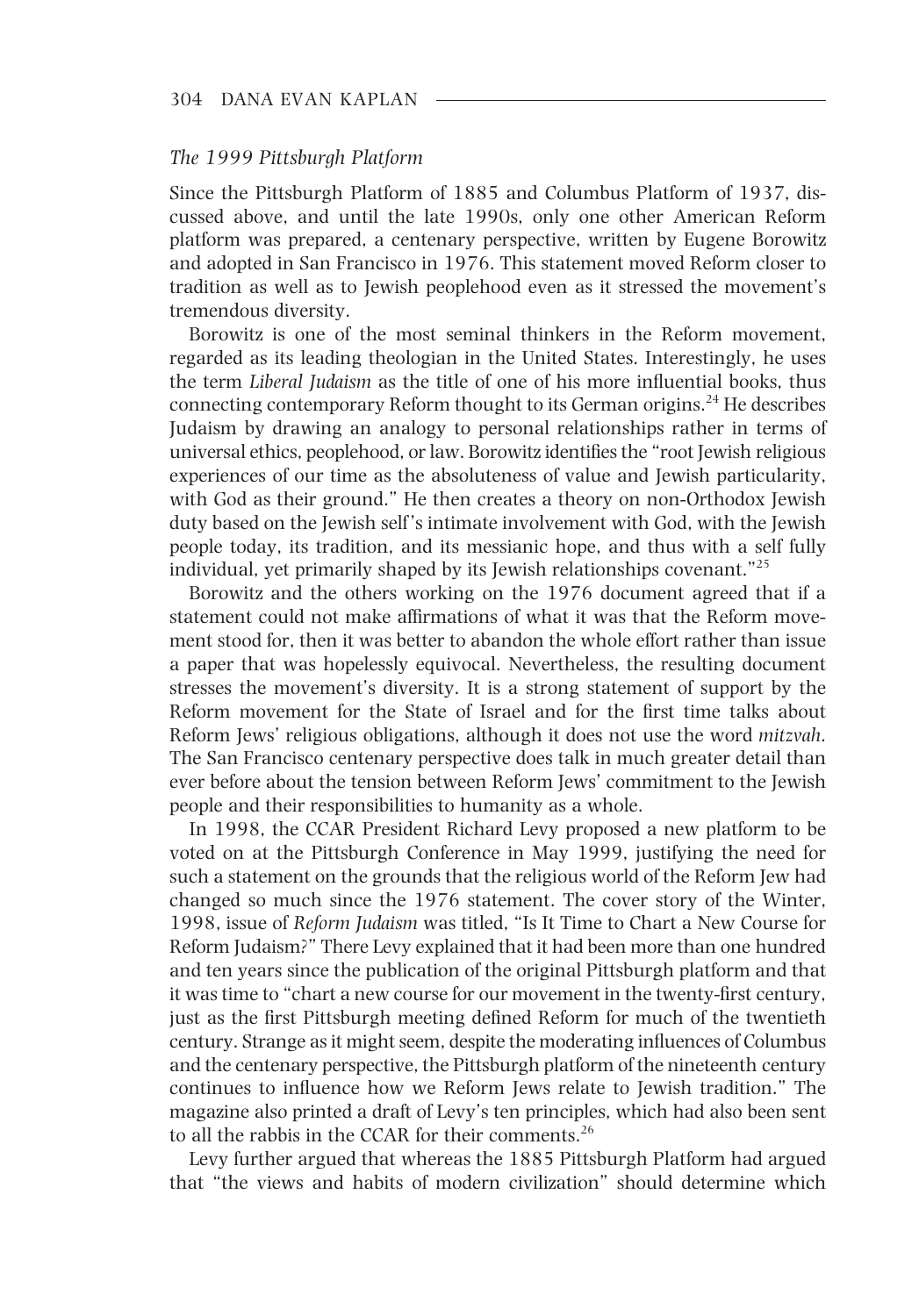Jewish ceremonies are appropriate for the Reform Jew to observe, today there is a much greater desire on the part of many Reform Jews to "build more and more *mitzvot* into their lives." This was really the key theme of the new platform, especially in its first draft. Levy encouraged Reform Jews to consider observing more and more *mitzvot*, including those that had long been considered completely outside of the spectrum of normative Reform practice, such as *mikvah* and *tefillin*.

When *Reform Judaism* published the third draft of what was then called the "Ten Principles for Reform Judaism," along with a photo of Richard Levy wearing *tallit* and yarmulke, it unleashed a torrent of emotions. On the one hand, many people applauded the tone and substance of the proposed platform; on the other, many were distressed and saddened by what they felt was an abrogation of the historical positions of the Reform movement. In response to the large volume of comments, Levy, working with other CCAR leaders, produced a fourth draft, discussed at the December 1998, UAHC board meeting. At that meeting the feeling developed that it might indeed be possible to reach consensus on a new platform, based on the much more moderate tone of the fourth draft. A number of issues still caused certain members difficulty, among them the "challenge and practicality of urging the reading and speaking of Hebrew," the fact that the platform encouraged American Jewish immigration to Israel, and so forth.

Some of the responses to the article were quite harsh. As one woman from Mequon, Wisconsin, wrote, "Abandonment, hurt, outrage, violation, betrayal. These are just a few of the first words that came to mind after I read Rabbi Richard Levy's proposal. I ask Rabbi Levy: How much further does the Reform movement want to take the religion and faith away from their congregants?"<sup>27</sup> Another reader stated sarcastically, "It was quite a surprise to read the contents of Rabbi Levy's article. . . . I did have to check the cover to make sure it said winter 1998 and not winter 1698."<sup>28</sup> Others were very enthusiastic and, at the CCAR conference in Pittsburgh, "A Statement of Principles for Reform Judaism" was adopted in a majority vote by the rabbis present. Rabbi Paul J. Menitoff, executive vice president of the CCAR, stated, "On the eve of a new century, when so many individuals are striving for religious meaning, moral purpose and a sense of community, it is important that we have a modern set of principles that define and invite commentary on Reform Jewish belief and practice."<sup>29</sup>

# *Religious standards and the movement toward tradition*

Reform Judaism today faces the same problem that has been both its strength and its weakness since its origins about two hundred years ago, the question of how a liberal religious movement sets standards, if indeed it can at all. Standards would give Reform Judaism more structure and allow people a clear vision of what being a Reform Jew means. Yet the movement has been very careful not to do anything that might indicate that it is moving toward fixed halakhic standards, even as it wants to move much more in the direction of tradition.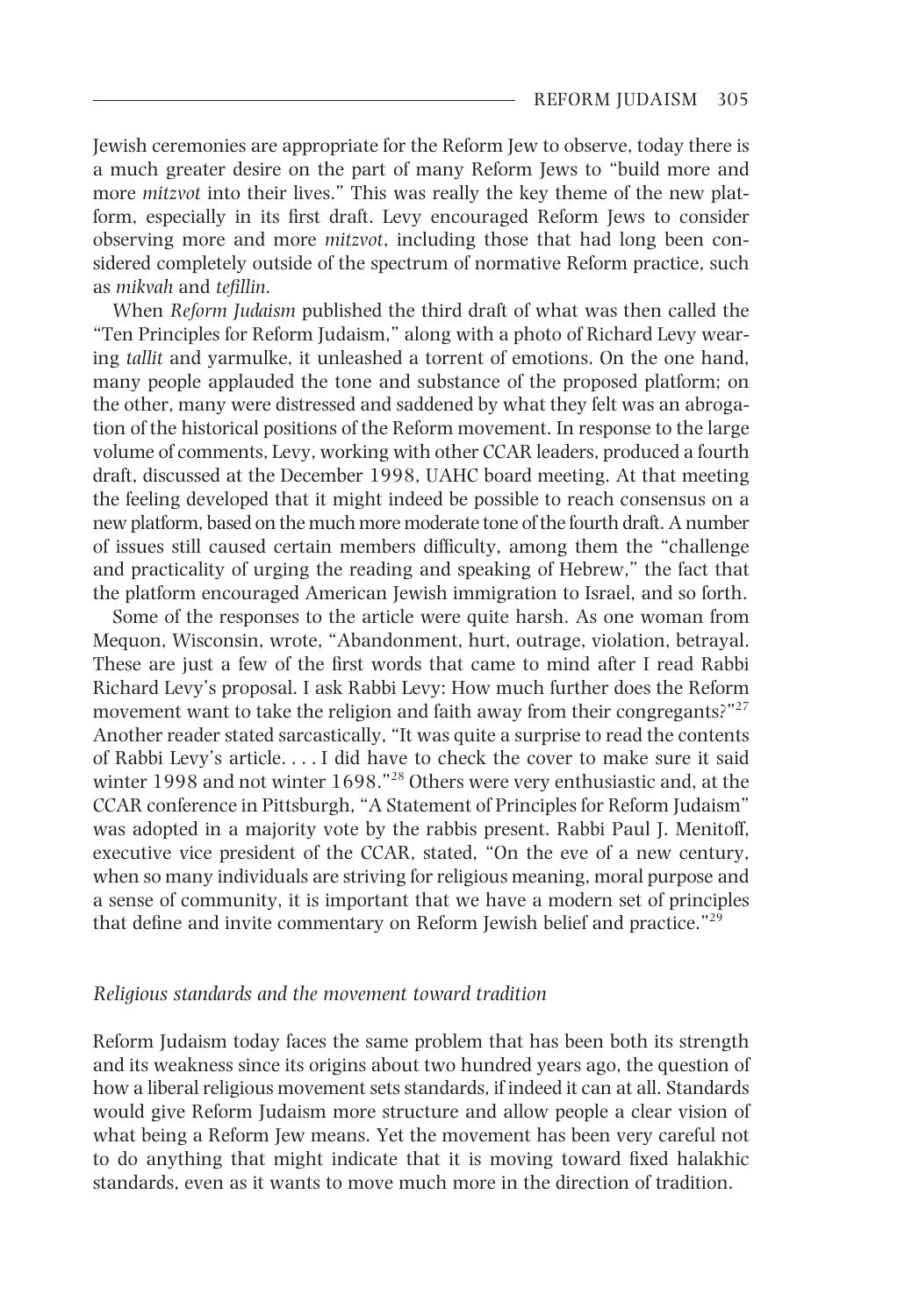Rabbi Walter Jacob, the rabbi emeritus of Rodef Shalom Congregation in Pittsburgh, Pennsylvania, and a former president of the CCAR, writes in favor of standards. He argues that in many cases the richness and fullness of Jewish religious life has been lost in the Reform context because people have used the ideal of autonomy as an excuse to neglect an active involvement in their religion. Jacob argues that the theory of Reform Judaism was very noble in that it intended for people to exercise their autonomy in selecting the most uplifting elements of the Reform religious tradition: "No one can fault this ideal, but it has not worked. We need direction, standards – a system of mitzvot (ethical observances) – and halacha as we go beyond guidance to governance."

Indeed, the Reform movement over the last number of years has made an amazing turnabout in terms of embracing a much greater degree of tradition than would have been thought possible just a generation ago. Many classical Reform congregations that prohibited men from wearing yarmulkes now allow it and find an increasing percentage choosing to do so; many of the newer suburban Reform congregations find it the norm rather than the exception. The amount of Hebrew used in the service has increased dramatically, and many congregations are now observing two days of Rosh Hashanah instead of one. Many congregations are holding Saturday-morning services for the first time and almost all are marking bar and bat mitzvahs in addition to confirmation. Even the study of Talmud has become far more popular. Many other formerly abandoned rituals, such as ritual immersion in a *mikvah*, have been brought back with new religious or spiritual justifications. Although by no means all Reform Jews are practicing these rituals, substantial numbers of the elite and significant numbers of congregants, particularly in more progressive locations, are starting to investigate previously abandoned practices.

Parallel to the move toward tradition has been a move away from formalism and decorum toward informality and warmth. This has created a more "spiritual" religious ambience that contrasts dramatically with the "awe inspiring" atmosphere of classical Reform worship. Balfour Brickner, the rabbi emeritus at the Stephen Wise Free Synagogue in New York, said, "We are no longer God's most frozen people. Orderliness and strict dramatic decorum have finally given way to warmth."

# *Looking to the future*

In a speech to Reform leaders at the Stephen Wise Free Synagogue in New York in April 1999, Eric Yoffie, President of the UAHC, admitted that the Reform Movement's twenty-year outreach program had not yet reached its potential. "We have not accomplished all that we should have," he said. "Let me say one final time to all those who ask that we change our direction: There will be no retreat in the Reform Movement from the principles or practice of outreach. North American Jews of all stripes want energetic outreach to intermarried Jews and Jews-by-choice in order to save them for the Jewish people."30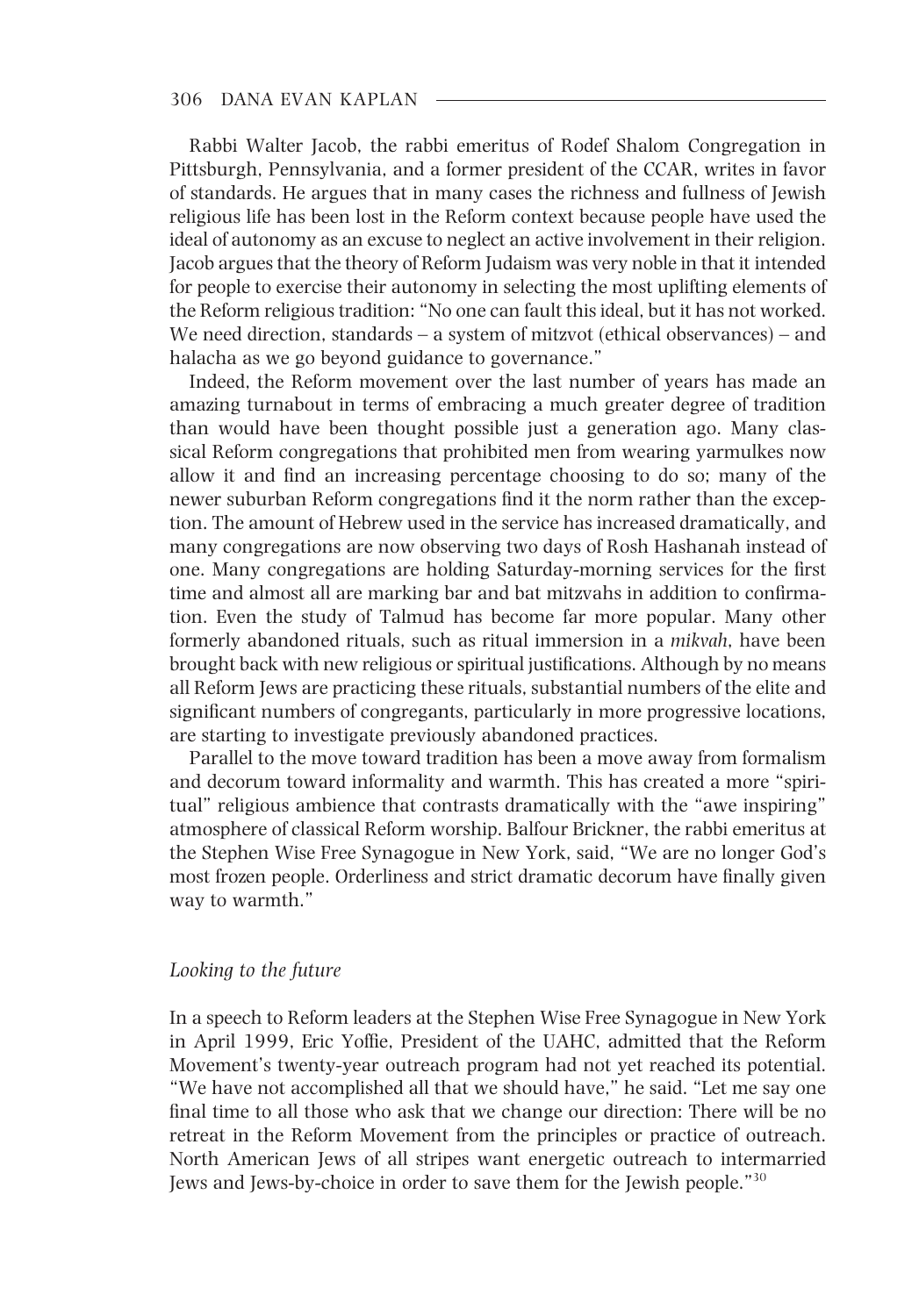Yoffie is responding to the inreach–outreach debate in which a number of other community leaders have called on all segments of the Jewish community to devote the community's resources to inreach, that is, to reinforcing Jewish identity among those already moderately committed. Yoffie argues the reverse, that the Reform Movement intends to continue devoting substantial resources to trying to reach out to those already unaffiliated.

Among other things, Yoffie spoke of how many in the Reform movement had failed to urge non-Jewish spouses in Reform-affiliated intermarried couples to convert. He also admitted that the movement had failed to help Reform synagogue nursery school programs develop as much Jewish content as possible. "We provide no curricular assistance, no teacher training, no forum for exchange of ideas and problems. Incredibly, we have ignored an institution which . . . is best positioned to serve the young intermarried and unaffiliated population." Yoffie also stated that the Reform movement continued to be plagued by the problem of how to set standards for intermarried couples and their participation in Reform congregations. He argued that ". . . some Reform Jews still find it difficult to acknowledge that any limitation is consistent with Reform belief. A lowest-common-denominator/no-one-must-ever-be-hurt Judaism is not and has never been what outreach is about." On the other hand, Yoffie stated, "If the need for boundaries is our primary message, and if confronting others with endless demands is the thrust of our program, then we are lost and Judaism is doomed."

# **Notes**

- 1 For historical background on the World Union for Progressive Judaism, see Michael A. Meyer, *Response to Modernity: A History of the Reform Movement in Judaism* (New York and Oxford, 1988), pp. 335–52.
- 2 *Reform Judaism News*, Spring 1999, no. 12, pp. 1–2.
- 3 See Jacob R. Marcus, *Israel Jacobson: The Founder of the Reform Movement in Judaism* (Cincinnati, 1971).
- 4 On the Frankfurt group, see Michael A. Meyer, "Alienated Intellectuals in the Camp of Religious Reform: The Frankfort Reform Freunde, 1842–1845," in *AJS Review*, vol. 6 (1981), pp. 61–86.
- 5 For background on American Judaism, see Jacob Neusner, *Introduction to American Judaism: What the Books Say, What the People Do* (Minneapolis, 1994); Marc Lee Raphael, *Profiles in American Judaism: The Reform, Conservative, Orthodox, and Reconstructionist Traditions in Historical Perspective* (San Francisco, 1986); and Jack Wertheimer, *A People Divided: Judaism in Contemporary America* (Hanover and London, 1997).
- 6 Lance J. Sussman, "Introduction," in Kerry M. Olitzky, Lance J. Sussman, and Malcolm H. Stern, eds., *Reform Judaism in America: A Biographical Dictionary and Sourcebook* (Westport, 1993), p. xv.
- 7 Ibid., p. xix.
- 8 On Congregation Beth Elohim, see Robert Liberles, "Conflict Over Reforms: The Case of Congregation Beth Elohim, Charleston, South Carolina," in Jack Wertheimer,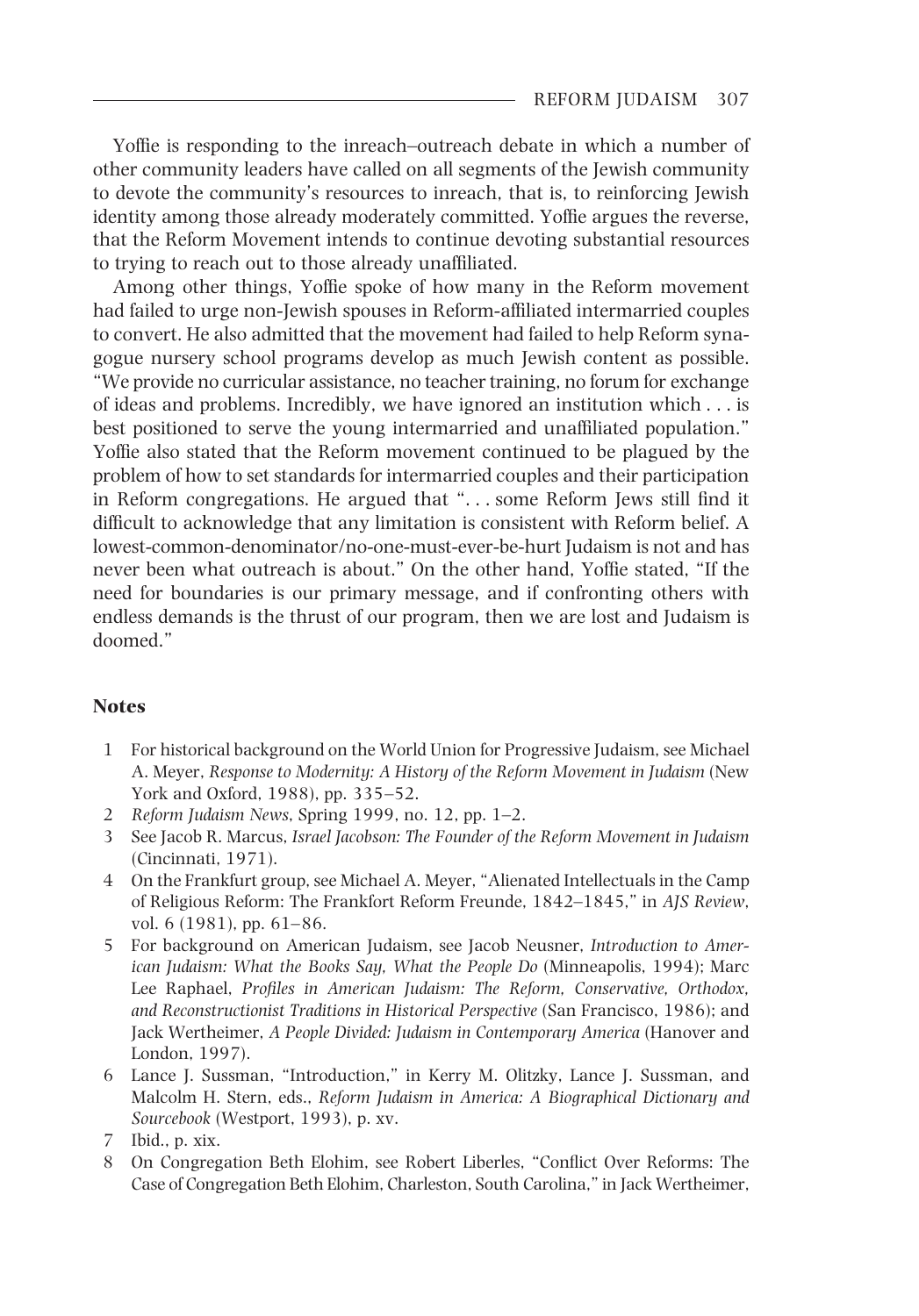ed., *The American Synagogue: A Sanctuary Transformed* (Hanover and London, 1989), pp. 274–96.

- 9 Gary Phillip Zola, *Isaac Harby of Charleston, 1788–1828: Jewish Reformer and Intellectual* (Tuscaloosa and London, 1994).
- 10 This argument has been made by Hasia R. Diner, *A Time for Gathering: The Second Migration 1820–1880* (Baltimore and London, 1992), pp. 49–56.
- 11 Leon Jick, *The Americanization of the Synagogue, 1820–1870* (Hanover and London, 1992).
- 12 On German Jewish immigration to America, see Avraham Barkai, *Branching Out: German-Jewish Immigration to the United States, 1820–1914* (New York and London, 1994).
- 13 On Wise, see James G. Heller, *Isaac M. Wise: His Life, Work and Thought* (New York, 1965); and Sefton D. Temkin, *Isaac Mayer Wise: Shaping American Judaism* (Oxford, 1992).
- 14 Wise and Lilienthal both led congregations in Cincinnati, where they worked together closely. On Lilienthal's congregation, see Jonathan D. Sarna and Karla Goldman, "From Synagogue-Community to Citadel of Reform: The History of K. K. Bene Israel (Rockdale Temple) in Cincinnati, Ohio," in James P. Wind and James W. Lewis, eds., *American Congregations* (Chicago and London, 1994), vol. 1, pp. 159– 220; see also Karla Goldman, "In Search of an American Judaism: Rivalry and Reform in the Growth of Two Cincinnati Synagogues," in Jeffrey S. Gurock and Marc Lee Raphael, eds., *An Inventory of Promises: Essays on American Jewish History in Honor of Moses Rischin* (Brooklyn, 1995), pp. 137–50.
- 15 On liturgical developments in American Reform, see Eric L. Friedland, *Were Our Mouths Filled with Song* (Cincinnati, 1997).
- 16 Michael A. Meyer, "Thank You, Moritz Loth: A 125-Year UAHC Retrospective," in *Reform Judaism*, Fall 1998, pp. 30–9.
- 17 See, for example, Aryeh Rubinstein, "Isaac Mayer Wise: A New Appraisal," in *Jewish Social Studies* (Winter–Spring 1977), vol. 39, nos. 1–2, pp. 53–74. Rubinstein concludes that "Wise's conservative pronouncements were only lip-service, while his rationalist, Deist-like statements represented his true opinions. . . . What makes Wise so complex is that his opportunism impelled him to cover his tracks" (p. 74).
- 18 Walter Jacob, ed., *The Changing World of Reform Judaism: The Pittsburgh Platform in Retrospect* (Pittsburgh, 1985). The Proceedings of the Conference appear on pp. 91–123.
- 19 On Felix Adler, see Benny Kraut, *From Reform Judaism to Ethical Culture: The Religious Evolution of Felix Adler* (Cincinnati, 1979).
- 20 Walter Jacob, "Prophetic Judaism: The History of a Term," in *Journal of Reform Judaism*, Spring 1979, pp. 33–46.
- 21 For an overview of this period, see Henry L. Feingold, *A Time for Searching: Entering the Mainstream 1920–1945* (Baltimore and London, 1992).
- 22 For a survey of this period, see Edward S. Shapiro, *A Time for Healing: American Jews since World War II* (Baltimore and London, 1992).
- 23 See Maurice N. Eisendrath, *Can Faith Survive? The Thoughts and Afterthoughts of an American Rabbi* (New York, 1964).
- 24 Eugene B. Borowitz, *Liberal Judaism* (New York, 1984).
- 25 Olitzky, Sussman and Stern eds., *Reform Judaism in America*, p. 23.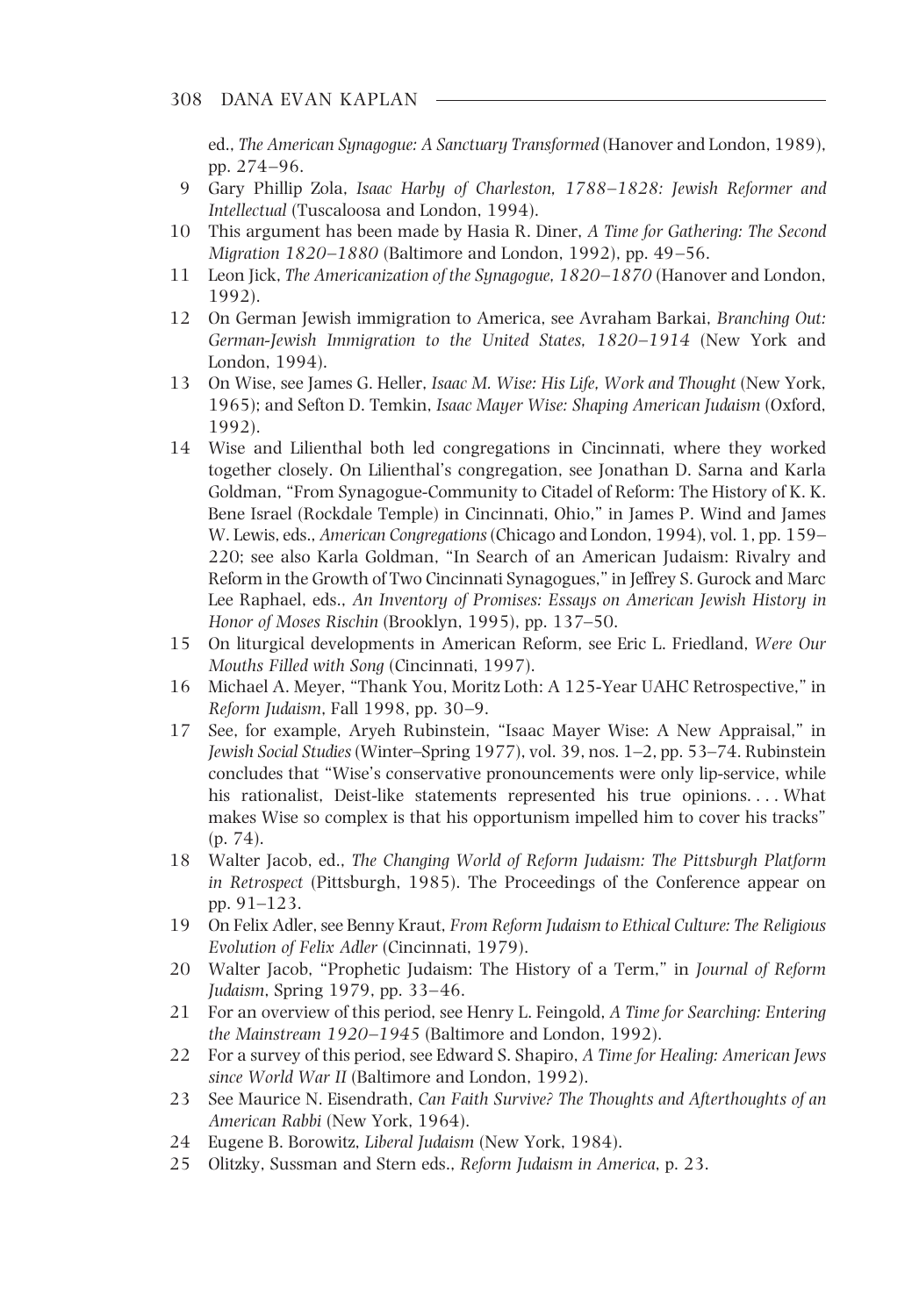- 26 Aron Hirt-Manheimer, "Interview Is It Time to Chart a New Course for Reform Judaism? Interview of Rabbi Richard Levy," in *Reform Judaism*, Winter 1998, pp. 10–22, 54.
- 27 Beth Sampson Bauer, letter to the editor, "Is It Time to Chart a New Course for Reform Judaism? Reactions," p. 4.
- 28 Henry A. Fribourg, "Is It Time to Chart a new Course for Reform Judaism? Reactions," p. 8.
- 29 CCAR press release, "North America's Reform Rabbis Adopt New Statement of Principles for Reform Judaism," May 26, 1999.
- 30 Eric J. Greenberg, "Yoffie Renews Call for Outreach," in *New York Jewish Week*, April 23, 1999, p. 23.

# **Bibliography**

- Barkai, Avraham, *Branching Out: German–Jewish Immigration to the United States, 1820– 1914* (New York and London, 1994).
- Borowitz, Eugene B., *Liberal Judaism* (New York, 1984).
- Diner, Hasia R., *A Time for Gathering: The Second Migration 1820–1880* (Baltimore and London, 1992).
- Eisendrath, Maurice N., *Can Faith Survive? The Thoughts and Afterthoughts of an American Rabbi* (New York, 1964).
- Feingold, Henry L., *A Time for Searching: Entering the Mainstream 1920–1945* (Baltimore and London, 1992).
- Friedland, Eric L., *Were Our Mouths Filled with Song* (Cincinnati, 1997).
- Goldman, Karla, "In Search of an American Judaism: Rivalry and Reform in the Growth of Two Cincinnati Synagogues," in Jeffrey S. Gurock and Marc Lee Raphael, eds., *An Inventory of Promises: Essays on American Jewish History in Honor of Moses Rischin* (Brooklyn, 1995), pp. 137–50.
- Heller, James G., *Isaac M. Wise: His Life, Work and Thought* (New York, 1965).
- Jacob, Walter, ed., *The Changing World of Reform Judaism: The Pittsburgh Platform in Retrospect* (Pittsburgh, 1985).
- Jacob, Walter, "Prophetic Judaism: The History of a Term," in *Journal of Reform Judaism*, Spring 1979, pp. 33–46.
- Jick, Leon, *The Americanization of the Synagogue, 1820–1870* (Hanover and London, 1992).
- Kraut, Benny, *From Reform Judaism to Ethical Culture: The Religious Evolution of Felix Adler* (Cincinnati, 1979).
- Liberles, Robert, "Conflict Over Reforms: The Case of Congregation Beth Elohim, Charleston, South Carolina," in Jack Wertheimer, ed., *The American Synagogue: A Sanctuary Transformed* (Hanover and London, 1989), pp. 274–96.
- Marcus, Jacob R., *Israel Jacobson: The Founder of the Reform Movement in Judaism* (Cincinnati, 1971).
- Meyer, Michael A., "Alienated Intellectuals in the Camp of Religious Reform: The Frankfort Reform Freunde, 1842–1845," in *AJS Review*, vol. 6 (1981), pp. 61–86.
- Meyer, Michael A., *Response to Modernity: A History of the Reform Movement in Judaism* (New York and Oxford, 1988).